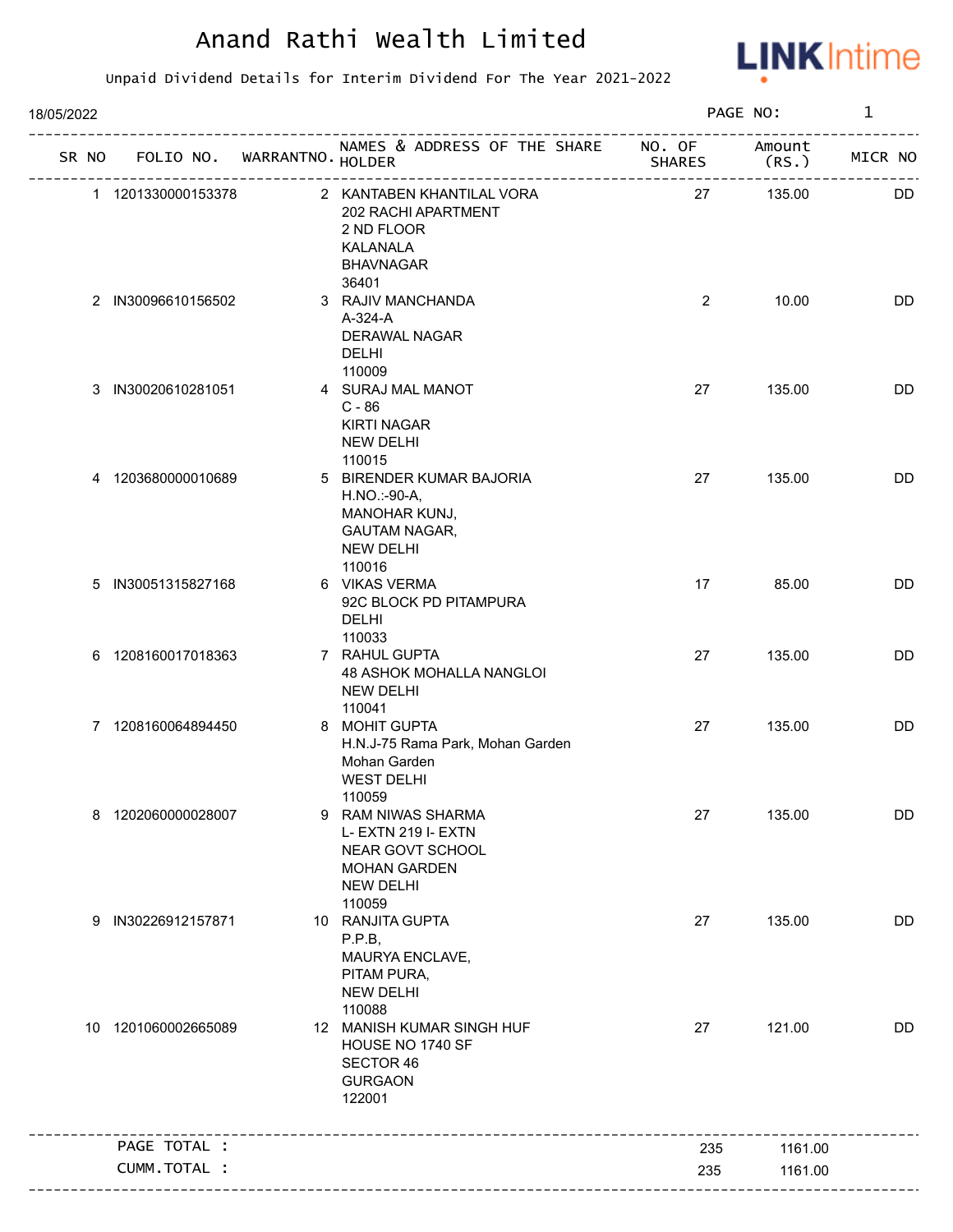

| 18/05/2022 |  |                     |  |                                   |                                                                                                                                                          |               | PAGE NO:       |         |           |
|------------|--|---------------------|--|-----------------------------------|----------------------------------------------------------------------------------------------------------------------------------------------------------|---------------|----------------|---------|-----------|
|            |  |                     |  | SR NO FOLIO NO. WARRANTNO. HOLDER | NAMES & ADDRESS OF THE SHARE NO. OF Amount                                                                                                               | <b>SHARES</b> |                | (RS.    | MICR NO   |
|            |  | 11 IN30226912788516 |  |                                   | 13 ROHIT KUMAR<br><b>GURGAON ONE APARTMENTS</b><br>GARDEN HEIGHTS 4 FLAT NO 4A<br>SECTOR 22 OPP MARUTI FACTORY<br><b>GURGAON HARYANA INDIA</b><br>122012 |               | 200            | 1000.00 | DD.       |
|            |  | 12 1208160009074315 |  |                                   | 14 JAGAT SINGH<br>W HOUSE<br>PATAUDI KHOR<br><b>GURGAON</b><br>122414                                                                                    |               | 27             | 135.00  | DD        |
|            |  | 13 IN30094010175936 |  |                                   | 16 ALKA<br>HOUSE NO.531-A<br>WARD NO.I<br><b>INDRA COLONY</b><br><b>ROHTAK</b>                                                                           |               | 27             | 135.00  | DD        |
|            |  | 14 1208870019983066 |  |                                   | 124001<br>18 AMIT BANSAL<br>CHHOTI BAZARI CHHOTI BAZARI<br>NEAR SANSKAR SCHOOL<br><b>BHIWANI</b>                                                         |               | 27             | 135.00  | DD        |
|            |  | 15 IN30220110833225 |  |                                   | 127306<br>20 AVTAR SINGH ANETA<br><b>ANETA HOSPITAL</b><br>LALHERI ROAD<br>TEH - KHANNA<br>DIST - LUDHIANA                                               |               | 27             | 135.00  | DD        |
|            |  | 16 IN30177411236096 |  |                                   | 141401<br>21 JAGDISH LAL AND SONS HUF<br>482/8<br><b>NEW TOWN</b><br><b>MOGA</b>                                                                         |               | 27             | 121.00  | <b>DD</b> |
|            |  | 17 IN30070811048545 |  |                                   | 142001<br>22 PANKAJ DHIMAN<br>QNO 1 A PNT COLONY NEAR 22 NO<br><b>PHATAK</b><br><b>PATIALA</b><br><b>PATIALA</b><br>147001                               |               | 27             | 135.00  | DD        |
| 18         |  | 1202540000360722    |  |                                   | 23 TEJINDER DHAND<br><b>RAJAT GEN STORE</b><br><b>CINEMA ROAD</b><br>AHMEDGARH MANDI<br>AHMEDGARH<br>148021                                              |               | 27             | 135.00  | <b>DD</b> |
| 19         |  | 1208160068645645    |  |                                   | 24 NEELAM KUMARI<br>House No-2940, Phase 7 SAS Nagar<br>Ground Floor Phase 7<br>SAS Nagar Near Small Wonder land<br>School<br><b>MOHALI</b><br>160059    |               | $\overline{2}$ | 10.00   | DD        |
|            |  | PAGE TOTAL :        |  |                                   |                                                                                                                                                          |               | 626            | 3102.00 |           |
|            |  | CUMM.TOTAL :        |  |                                   |                                                                                                                                                          |               | 626            | 3102.00 |           |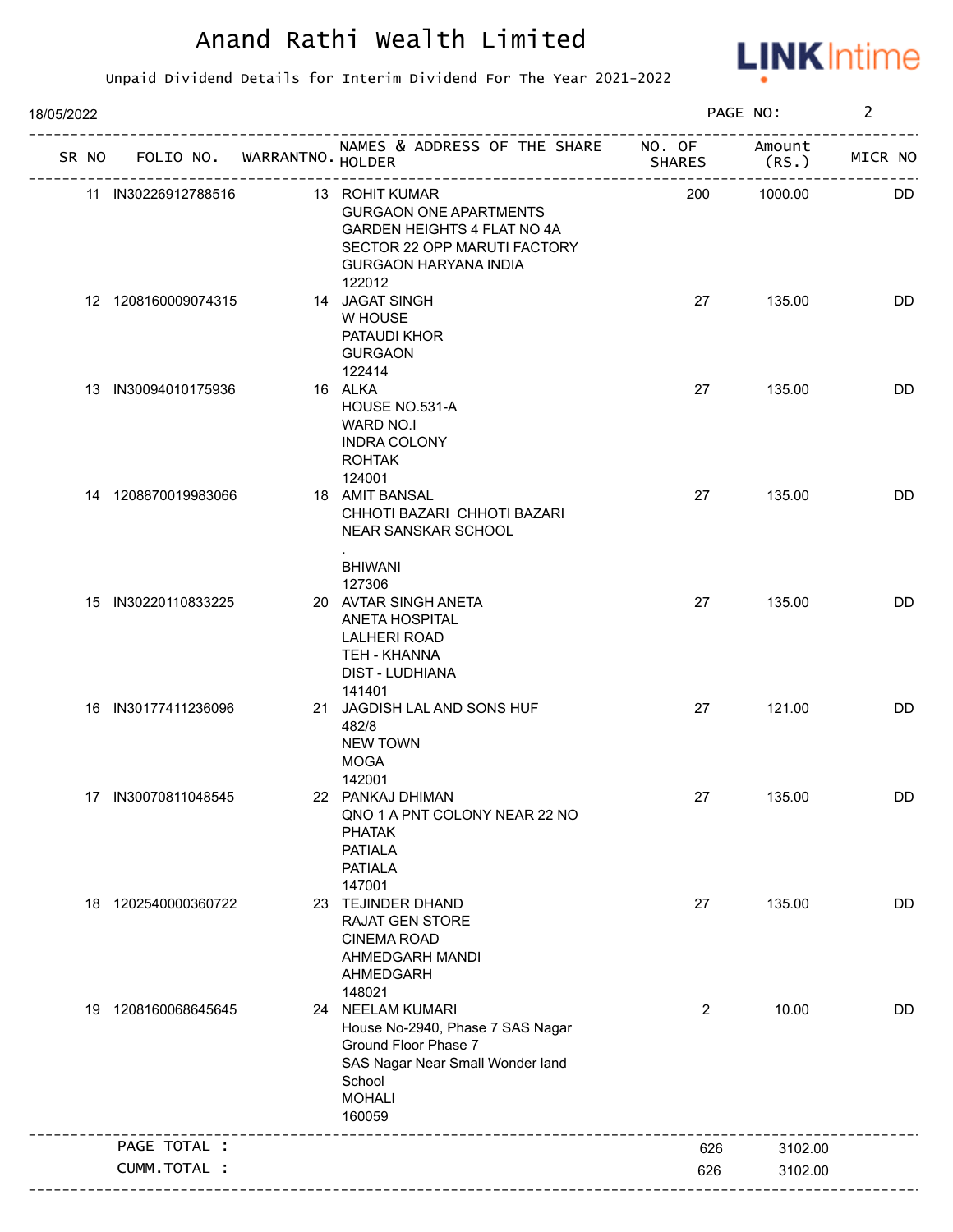

| 18/05/2022 |       |                     |                             |                                                                                                                                               | PAGE NO:     | 3               |           |
|------------|-------|---------------------|-----------------------------|-----------------------------------------------------------------------------------------------------------------------------------------------|--------------|-----------------|-----------|
|            | SR NO |                     | FOLIO NO. WARRANTNO. HOLDER | NAMES & ADDRESS OF THE SHARE NO. OF                                                                                                           | SHARES       | Amount<br>(RS.) | MICR NO   |
|            |       | 20 IN30070810854425 |                             | 26 Vikesh Kumar<br>Vill Chowan<br>PO Dhupkiara<br>Teh Jaisinghpur<br>Distt Kangra                                                             | $\mathbf{1}$ | 5.00            | <b>DD</b> |
|            | 21    | 1202990002084631    |                             | 176096<br>27 D K JAISWAL<br>D 46 CPWD<br><b>TRAINING INSTITUTE</b><br>KAMLA NEHRU NAGAR<br><b>GHAZIABAD</b>                                   | 50           | 250.00          | DD        |
|            |       | 22 1201060002463489 |                             | 201012<br>28 VIJAYA SAXENA<br>5/1337 UGF 2<br>MOHAN NAGAR SAHKARI AWAS<br><b>SAMITI</b><br>SECTOR 5 VASHUNDHARA<br><b>GHAZIABAD</b><br>201012 | 27           | 135.00          | DD        |
|            |       | 23 IN30267935118604 |                             | 29 ANITA DHAR<br>F123<br>SECTOR41<br><b>GAUTAM BIDH NAGAR</b><br><b>NOIDA</b><br>201303                                                       | 27           | 135.00          | <b>DD</b> |
|            |       | 24 IN30051318084280 |                             | 30 SANTOSH KUMAR JHA<br>D 42 HOSIERY COMPLEX<br>PHASE 2 XAVIENT SOFTWARE<br>SOLUTIONS INDIA POLICE CHOWKI<br>NOIDA UTTAR PRADESH<br>201305    | 27           | 135.00          | <b>DD</b> |
|            | 25    | 1201330000243947    |                             | 31 NAGINA GUPTA<br>18 /260 A. KURSHAWAH<br>THE MALL<br><b>KANPUR</b><br><b>KANPUR</b><br>208001                                               | 27           | 135.00          | DD        |
|            |       | 26 IN30021416648587 |                             | 32 SATISH CHANDER UBEROI<br>117-L-10 NAVEEN NAGAR KAKADEO<br>KANPUR UTTAR PRADESH<br>208005                                                   | 100          | 500.00          | DD        |
|            |       | 27 IN30045013470903 |                             | 33 UMESH SRIVASTAVA<br>H N 231 JHUNSI HAVELIYA<br>POLICE STATION JHUNSI<br><b>TAHSHIL PHULPUR</b><br>ALLAHABAD<br>211019                      | 125          | 625.00          | DD        |
|            |       | 28 1204470005366830 |                             | 34 TUSHAR KANT TIWARI<br>118 VIVEKANAND HOSTEL<br><b>BHU LANKA</b><br><b>VARANASI</b><br>221005                                               | 17           | 85.00           | DD        |
|            |       | PAGE TOTAL :        |                             |                                                                                                                                               | 1027         | 5107.00         |           |
|            |       | CUMM.TOTAL :        |                             |                                                                                                                                               | 1027         | 5107.00         |           |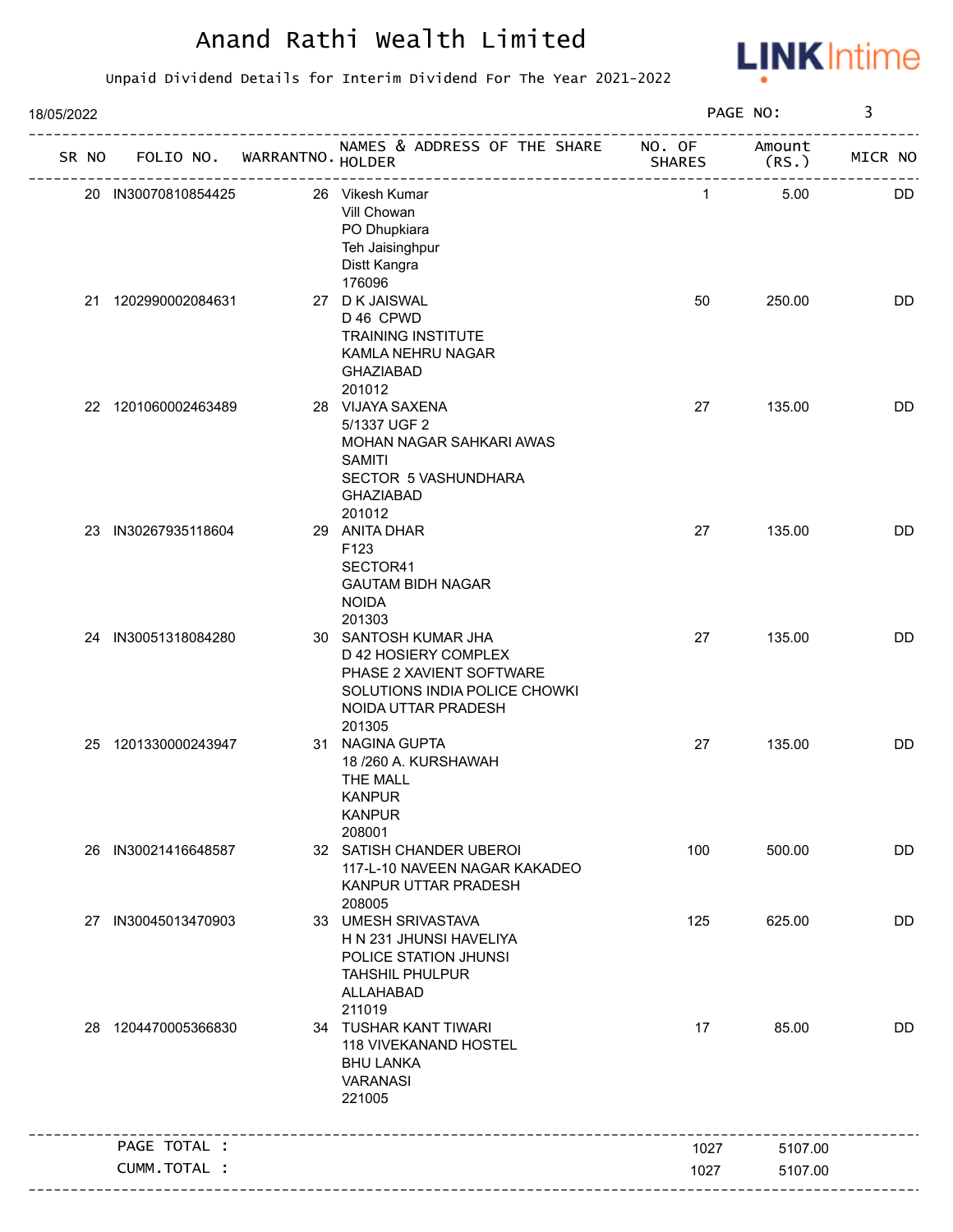

| 18/05/2022 |                                   |                                                                                                                                  |               | PAGE NO:         | 4         |
|------------|-----------------------------------|----------------------------------------------------------------------------------------------------------------------------------|---------------|------------------|-----------|
|            | SR NO FOLIO NO. WARRANTNO. HOLDER | NAMES & ADDRESS OF THE SHARE NO. OF                                                                                              | <b>SHARES</b> | Amount<br>(RS. ) | MICR NO   |
|            | 29 IN30133021467797               | 35 NIKITA AGARWAL<br>$D$ 63 / 10<br><b>GYANPUSHP</b><br>TULSIPUR MAHMOORGANJ<br><b>VARANASI</b>                                  | 27            | 135.00           | DD.       |
|            | 30 1203320007567348               | 221010<br>36 MAMTA GUPTA<br>H NO 688/13 AYODHYAPURI<br>RAEBARELI<br>229001                                                       | 27            | 135.00           | DD        |
|            | 31 1201910102334420               | 37 ISHRAWATI RAI<br>B 257 NH 3<br><b>RIHAND NAGAR</b><br><b>BIJPUR</b><br>SONBHADRA<br>231223                                    | 17            | 85.00            | DD        |
|            | 32 IN30023913073083               | 38 SHILPI SINGH<br>C/O S.P. SINGH<br>BEHIND MADHINATH TEMPLE<br><b>BAREILLY</b><br><b>BAREILLY</b><br>243001                     | 27            | 135.00           | DD        |
|            | 33 IN30155721064158               | 39 AMITA RAWAT<br>65/1, RACE COURSE<br>PLOT NO-G-5<br>DEHRADUN<br>248001                                                         | 27            | 135.00           | <b>DD</b> |
|            | 34 1204720010327733               | 41 ASHOK PRIYA GAUTAM<br>TYPE III 12 ALDS MODIPURAM<br>220 KV SUB STATION MODIPURAM<br><b>MEERUT</b><br><b>MEERUT</b><br>250001  | 27            | 135.00           | DD        |
|            | 35 1208870075757978               | 43 PRATIBHA SAHNI<br>31 GAYRI NAGAR KURNAGHAT<br>WARD 20 KHORABAR URF<br>SOOBABAZAR<br><b>GORAKHPUR</b><br>273008                | 27            | 135.00           | DD        |
|            | 36 1203000000274652               | 44 MEERA RANI BANSAL<br>44 NORTH IDGAH COLONY<br><b>COLLECTRATE POLICE</b><br>LINE ROAD SHAHAGANJI AGRA<br><b>AGRA</b><br>282010 | 27            | 135.00           | <b>DD</b> |
|            | 37 1201770100795201               | 45 KRISHNA DEVI<br>25/366, MARETHIYA BAS<br><b>ALWAR</b><br><b>ALWAR</b><br>301001                                               | 27            | 135.00           | DD        |
|            | PAGE TOTAL :                      |                                                                                                                                  | 1260          | 6272.00          |           |
|            | CUMM.TOTAL :                      |                                                                                                                                  | 1260          | 6272.00          |           |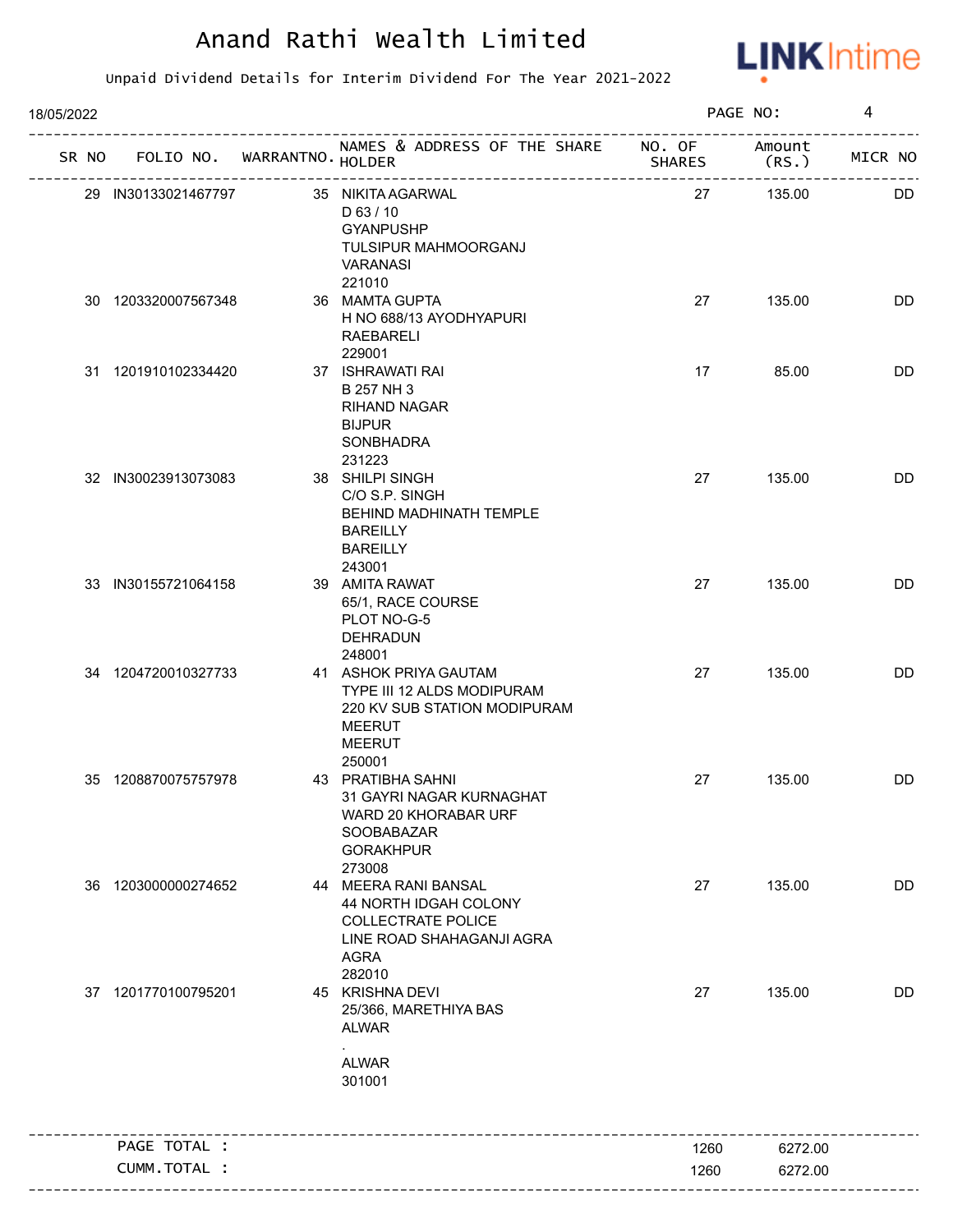

| 18/05/2022 |                     |                                   |                                                                                                                                    | PAGE NO:      | 5       |         |
|------------|---------------------|-----------------------------------|------------------------------------------------------------------------------------------------------------------------------------|---------------|---------|---------|
|            |                     | SR NO FOLIO NO. WARRANTNO. HOLDER | NAMES & ADDRESS OF THE SHARE NO. OF Amount                                                                                         | <b>SHARES</b> | (RS.    | MICR NO |
|            | 38 IN30177414374332 |                                   | 46 YUV RAJ KHANDELWAL<br>603 VIVEK VIHAR<br>SCHEME NO 10<br><b>ALWAR</b><br>301001                                                 | 27            | 135.00  | DD.     |
|            | 39 1201770100625643 |                                   | 47 BIHARI LAL GUPTA<br>1809,<br><b>GOVIND RAO JI KA RASTA</b><br><b>CHANDPOLE BAZAR</b><br><b>JAIPUR</b>                           | 27            | 135.00  | DD      |
|            | 40 1201130000355285 |                                   | 302001<br>48 ANKITA JAIN<br>1352, DATA HOUSE,<br>JAIPUR,<br>CHANDPOL BAHAR,<br><b>JAIPUR</b><br>302001                             | 27            | 135.00  | DD      |
|            | 41 1203320009079299 |                                   | 50 AAKASH KUMAR MEENA<br>408 KAMA HOUSE<br><b>BRAHMA MARG</b><br>RAMGANJ BAZAR<br><b>JAIPUR</b><br>302002                          | 27            | 135.00  | DD      |
|            | 42 1201770100970501 |                                   | 51 MEENAKSHI SHARMA<br>2495-96 KAWATIYA KHURRA<br>RAMCHANDRA JI KI CHAUKADI<br>WARD NO.57<br><b>JAIPUR</b><br>302003               | 27            | 135.00  | DD      |
|            | 43 IN30116030029106 |                                   | 52 PREM CHAND GODHA<br>3679 TANI WALON KA DARWAJA<br>MSB KA RASTA TISRA CHOURAHA<br><b>JOHARI BAZAR</b><br><b>JAIPUR</b><br>302003 | 27            | 135.00  | DD      |
|            | 44 1201060500123631 |                                   | 56 LAXMAN SINGH<br>20, TARA NAGAR-A<br>NEAR KHATIPURA BRIDGE<br><b>JHOTWARA</b><br><b>JAIPUR</b><br>302012                         | 27            | 135.00  | DD      |
| 45         | 1208870086781551    |                                   | 58 AKSHAY JAIN<br>1129 VIMLA SADAN KISHAN MARG<br><b>BARKAT NAGAR TONK PHATAK</b><br><b>JAIPUR</b>                                 | $\mathbf{1}$  | 5.00    | DD      |
|            | 46 1201770100954517 |                                   | 302015<br>59 HIMANSHU JAIN<br>86 MAGAN VILLA<br>SHREE VIHAR COLONY<br><b>JLN MARG</b><br><b>JAIPUR</b><br>302017                   | 27            | 135.00  | DD      |
|            | PAGE TOTAL :        |                                   |                                                                                                                                    | 1477          | 7357.00 |         |
|            | CUMM.TOTAL :        |                                   |                                                                                                                                    | 1477          | 7357.00 |         |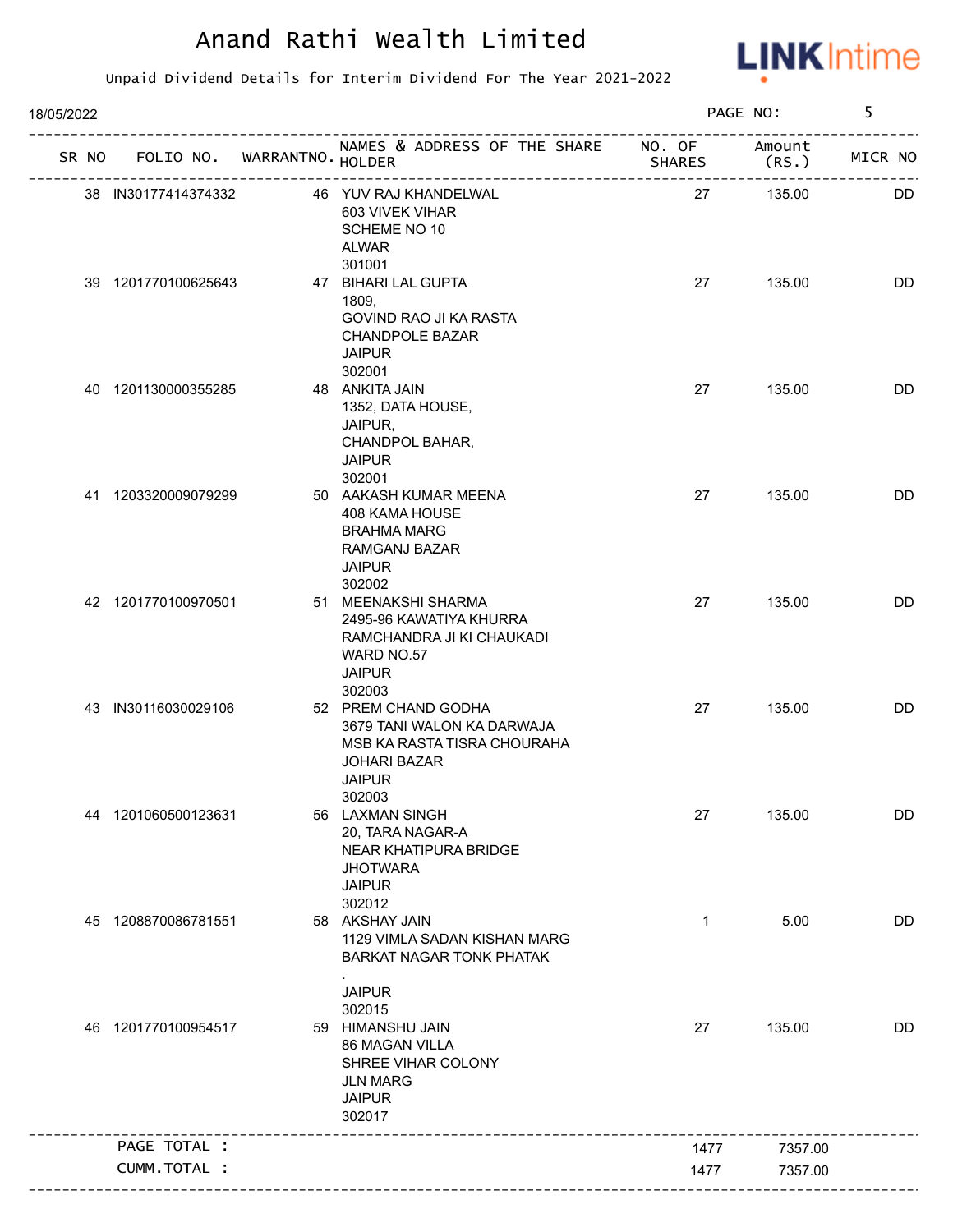

| 18/05/2022<br>SR NO FOLIO NO. WARRANTNO. HOLDER<br>60 KANTA GUPTA<br>47 1201060500488439<br>35, MOHAN NAGAR<br>GOPAL PURA BY PASS<br><b>JAIPUR</b><br>302018<br>48 IN30116030099451<br>61 PRITESH AGARWAL<br><b>GYARSI LAL NANAG RAM</b><br><b>JUGAL BAZAR,</b> |                     |  |  |                                                                                                     |               | PAGE NO:        | 6       |
|-----------------------------------------------------------------------------------------------------------------------------------------------------------------------------------------------------------------------------------------------------------------|---------------------|--|--|-----------------------------------------------------------------------------------------------------|---------------|-----------------|---------|
|                                                                                                                                                                                                                                                                 |                     |  |  | NAMES & ADDRESS OF THE SHARE NO. OF                                                                 | <b>SHARES</b> | Amount<br>(RS.) | MICR NO |
|                                                                                                                                                                                                                                                                 |                     |  |  |                                                                                                     | 27            | 135.00          | DD.     |
|                                                                                                                                                                                                                                                                 |                     |  |  | <b>BAGRU</b><br><b>DISTT. JAIPUR</b>                                                                | 27            | 135.00          | DD      |
|                                                                                                                                                                                                                                                                 | 49 1203320000907912 |  |  | 303007<br>62 ANITA JINDAL<br>2/312<br><b>HOUSING BOARD</b><br><b>TONK</b><br>304001                 | 27            | 135.00          | DD      |
|                                                                                                                                                                                                                                                                 | 50 1201770100566681 |  |  | 63 NIRMAL KUMAR GARG<br>475 A-3 SHANTI NIKETAN<br>NAYA BARA, W.NO.51<br>POLICE LINE<br><b>AJMER</b> | 27            | 135.00          | DD      |
|                                                                                                                                                                                                                                                                 | 51 IN30177410343882 |  |  | 305001<br>64 SANJAY ROY<br>B 140 M.D COLONY<br>NAKA MADAR<br><b>AJMER</b><br>305001                 | $\mathbf{1}$  | 5.00            | DD      |
|                                                                                                                                                                                                                                                                 | 52 1203320004244135 |  |  | 65 BHANWAR LAL JAIN<br><b>LODHA MARKET</b><br><b>BEAWAR</b>                                         | 75            | 375.00          | DD      |
|                                                                                                                                                                                                                                                                 | 53 1201210100279173 |  |  | 305901<br>67 ALKA MAHESHWARI<br>11<br><b>BIKANERIO KA BASS</b><br>PALI<br>306401                    | 27            | 135.00          | DD      |
|                                                                                                                                                                                                                                                                 | 54 1201210100021699 |  |  | 68 MANJU MOONDRA<br>53, BAPU NAGAR<br>PALI<br>306401                                                | 27            | 135.00          | DD      |
|                                                                                                                                                                                                                                                                 | 55 1203320003090508 |  |  | 69 REKHA DEVI BOHARA<br>NEW CLOTH MARKET<br><b>PALI</b><br>PALI MARWAR<br>306401                    | 27            | 135.00          | DD      |
|                                                                                                                                                                                                                                                                 | 56 1201210100378341 |  |  | 72 SWATI JETHI<br>NB-15 PARTAP PURA<br><b>ZAWAR MINES</b><br><b>UDAIPUR</b><br>313901               | 10            | 50.00           | DD      |
|                                                                                                                                                                                                                                                                 | PAGE TOTAL :        |  |  |                                                                                                     | 1752          | 8732.00         |         |
|                                                                                                                                                                                                                                                                 | CUMM.TOTAL :        |  |  |                                                                                                     | 1752          | 8732.00         |         |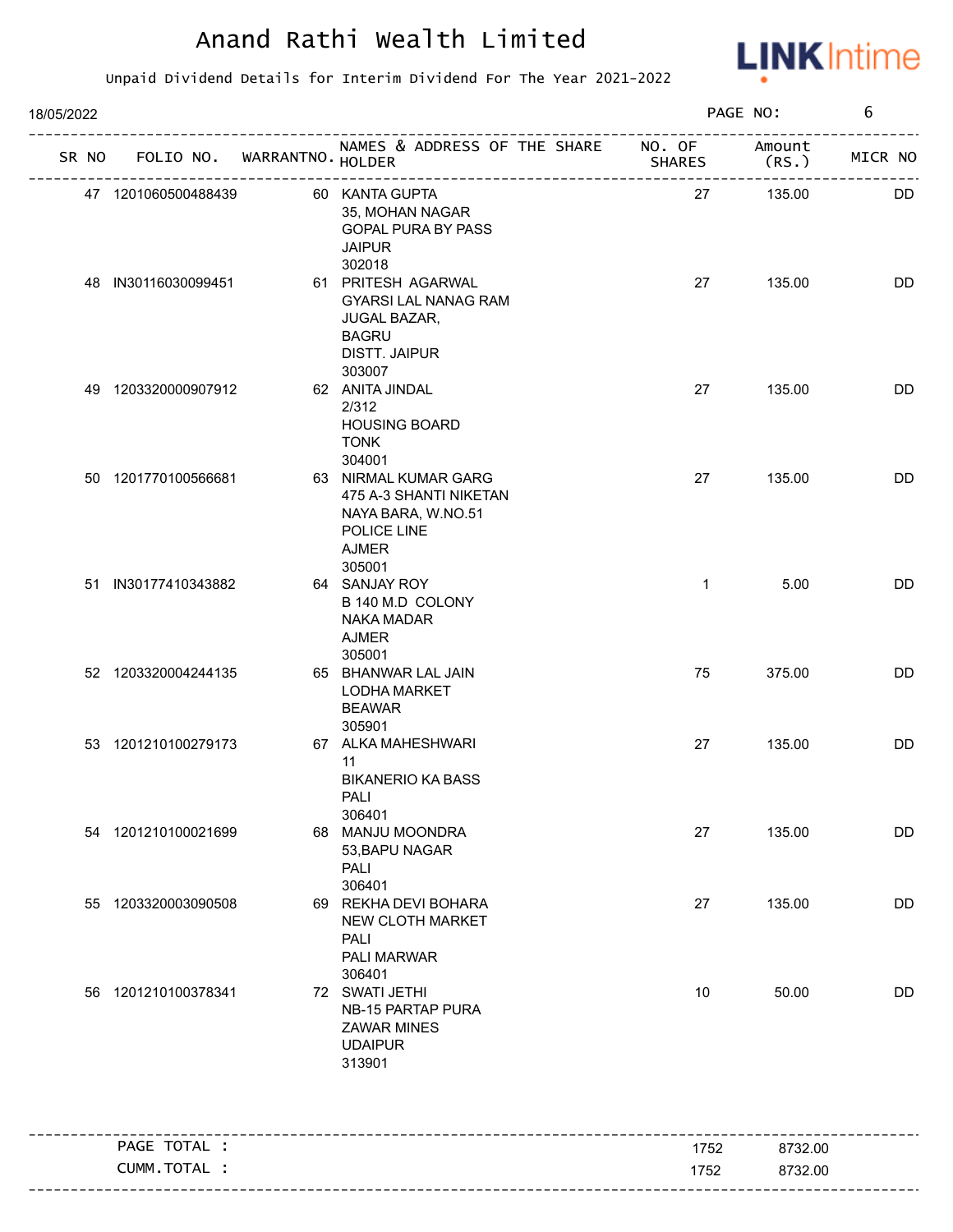

| 18/05/2022 |       |                     |                             | PAGE NO:                                                                                                           | 7             |                 |           |
|------------|-------|---------------------|-----------------------------|--------------------------------------------------------------------------------------------------------------------|---------------|-----------------|-----------|
|            | SR NO |                     | FOLIO NO. WARRANTNO. HOLDER | NAMES & ADDRESS OF THE SHARE NO. OF                                                                                | <b>SHARES</b> | Amount<br>(RS.) | MICR NO   |
|            |       | 57 IN30105510761019 |                             | 73 RADHESHYAM GUPTA<br>$230 - B$<br>R K PURAM<br><b>KOTA</b><br>324006                                             | 27            | 135.00          | DD        |
|            |       | 58 1204370000058301 |                             | 75 Badri Lal Vijaywargi<br>H. No. 2/166, Ganesh Talab<br><b>Basant Vihar</b><br>Kota<br>324009                     | 27            | 135.00          | DD        |
|            | 59    | IN30220111319793    |                             | 76 PAWAN KUMAR SHAH<br>JAIN MENDIR KE PECHE<br><b>BANSWARA</b><br>327022                                           | 27            | 135.00          | DD        |
|            | 60    | IN30302879030127    |                             | 77 PANKAJ KUMAR SONI<br>SANKHOO SANKHU FORT CHURU.<br>,CHURU<br>RAJASTHAN, INDIA<br>331303                         | 10            | 50.00           | <b>DD</b> |
|            |       | 61 1204370000239449 |                             | 78 VANDANA LADHA<br>141, Mohalla Kumharan Ki Gali<br>Ka Purvi Bhag, Ward N.32,<br>Th. Sikar<br>Sikar<br>332001     | 10            | 50.00           | <b>DD</b> |
|            |       | 62 1201060500221806 |                             | 79 RAM CHANDRA SHARMA<br>V.P. HELEWALI DHANI,<br>POST HOLIYAKABAS<br><b>DIST. SIKAR</b><br>SHRI MADHOPUR<br>332715 | 5             | 25.00           | <b>DD</b> |
|            | 63    | IN30070810829104    |                             | 80 RAM DAYAL KUMAWAT<br>WARD NO 5<br>SHRI MADHOPUR<br>DIST SIKAR RAJASTHAN<br>SHRIMADHOPUR<br>332715               | 27            | 135.00          | DD        |
|            |       | 64 1204470007772545 |                             | 81 POOJA SHARMA<br><b>PICHA</b><br><b>NAWA</b><br><b>JHUNJHUNU</b><br>333026                                       | 27            | 135.00          | DD        |
|            |       | 65 1201210100202458 |                             | 82 ANIL. JUNEJA<br>66, SADUL COLONY<br><b>BIKANER</b><br><b>BIKANER</b><br>334001                                  | 27            | 135.00          | DD        |

| TOTAL .<br>PAGE | 1939 | 9667.00 |
|-----------------|------|---------|
| CUMM. TOTAL :   | 1939 | 9667.00 |
|                 |      |         |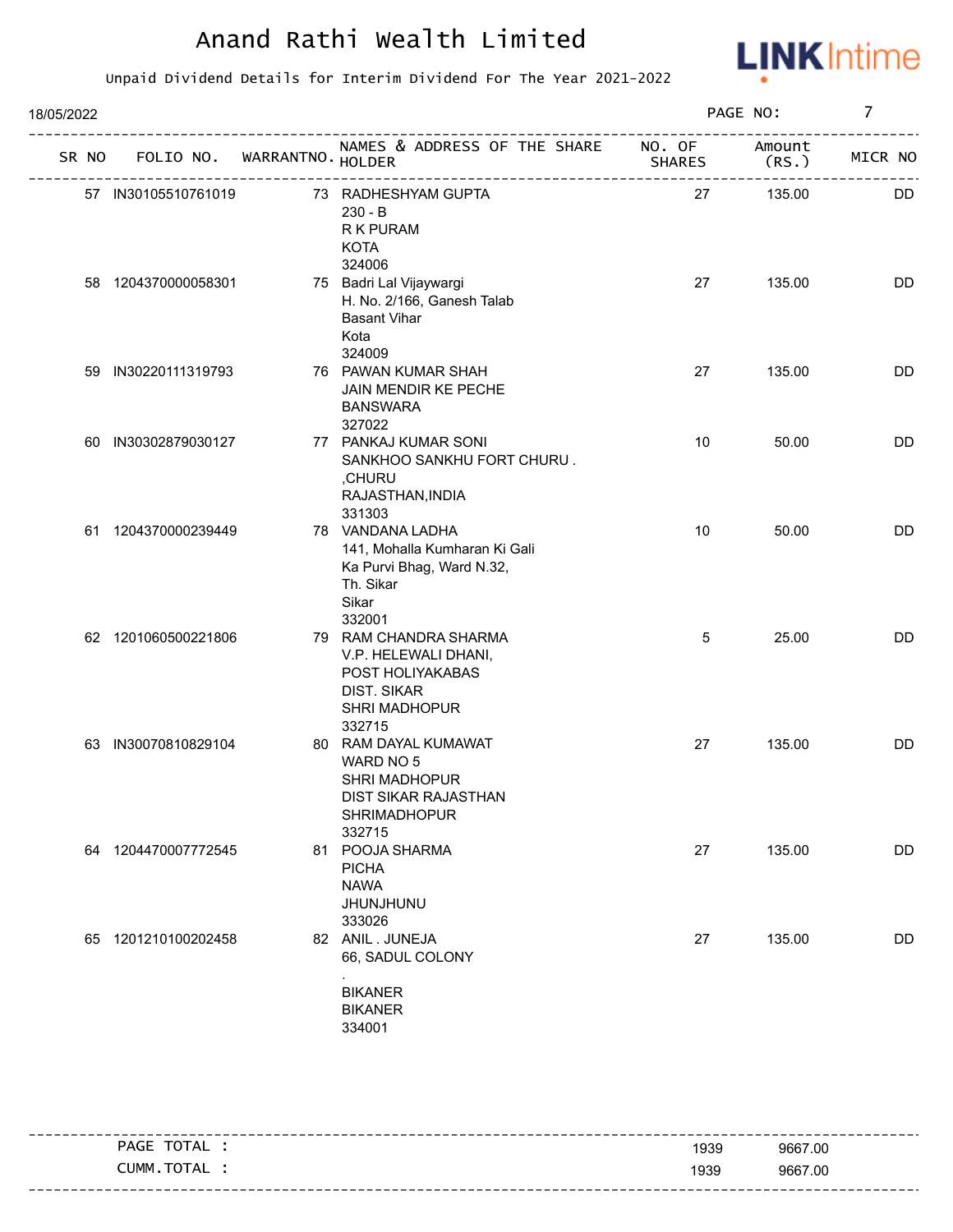

| 18/05/2022 |                                   |                                                                                                                                |               | PAGE NO: | 8       |
|------------|-----------------------------------|--------------------------------------------------------------------------------------------------------------------------------|---------------|----------|---------|
|            | SR NO FOLIO NO. WARRANTNO. HOLDER | NAMES & ADDRESS OF THE SHARE NO. OF Amount                                                                                     | <b>SHARES</b> | (RS.)    | MICR NO |
|            | 66 0000001                        | 83 ANIL TIWARI<br>510 ANIL SADAN<br>ALAKH SAGAR ROAD LORD KRISHNA<br><b>GALI</b><br><b>BIKANER</b><br><b>BIKANER</b><br>334001 | $\mathbf{1}$  | 5.00     | DD.     |
|            | 67 1207080000039839               | 84 NIHAL SINGH<br>WARD NO.8 JAGASARI<br><b>BARI MUNDRIABARA</b><br>HANUMANGARH<br>335002                                       | 10            | 50.00    | DD      |
|            | 68 1201210100403151               | 85 KAILASH CHAND BHUTRA<br>S/O NANDLAL MADANLAL BHUTRA<br><b>SAINIK BASTI</b><br><b>NAGAUR</b><br>341001                       | 27            | 135.00   | DD      |
|            | 69 1201210100229252               | 86 SUNITA DEVI MUNDRA<br>NEAR OLD POST OFFICE,<br><b>MERTA CITY</b><br>341510                                                  | 27            | 135.00   | DD      |
|            | 70 1201210100229201               | 87 YASHPAL SUJJANMAL DHARIWAL<br>CHANDI HALL, OPPOSITE<br><b>CENTRAL BANK</b><br><b>JODHPUR</b><br>342001                      | 2             | 10.00    | DD      |
|            | 71 1201370000128776               | 89 KANHAIYA LAL BAIRWA<br>11/854<br>CHOPASANI HOUSING BOARD<br><b>JODHPUR</b><br>342001                                        | 27            | 135.00   | DD      |
|            | 72 1209020000022578               | 91 ARUN SANKHLA<br>JUNI BAGAR MAHAMANDIR<br><b>JODHPUR</b><br>342001                                                           | 27            | 135.00   | DD      |
|            | 73 IN30018312444245               | 92 BRAJENDRA BHANDARI<br>440 B 3RD C ROAD<br>SARDARPURA<br><b>JODHPUR</b><br>342001                                            | 52            | 260.00   | DD      |
|            | 74 1201210100282906               | 93 THAKUR DAS JHANWAR HUF<br><b>BALKRISHNA NIWAS</b><br>MAHESH COLONY<br>PAOTA C ROAD<br><b>JODHPUR</b><br>342001              | 27            | 121.00   | DD      |
|            | 75 1201770101078147               | 94 RAJESH AGARWAL<br>10 TH C ROAD<br>VIJAY BHAWAN SARDARPURA<br><b>JODHPUR</b><br><b>JODHPUR</b><br>342003                     | 27            | 135.00   | DD      |
|            | PAGE TOTAL :                      |                                                                                                                                | 2166          | 10788.00 |         |
|            | CUMM.TOTAL :                      |                                                                                                                                | 2166          | 10788.00 |         |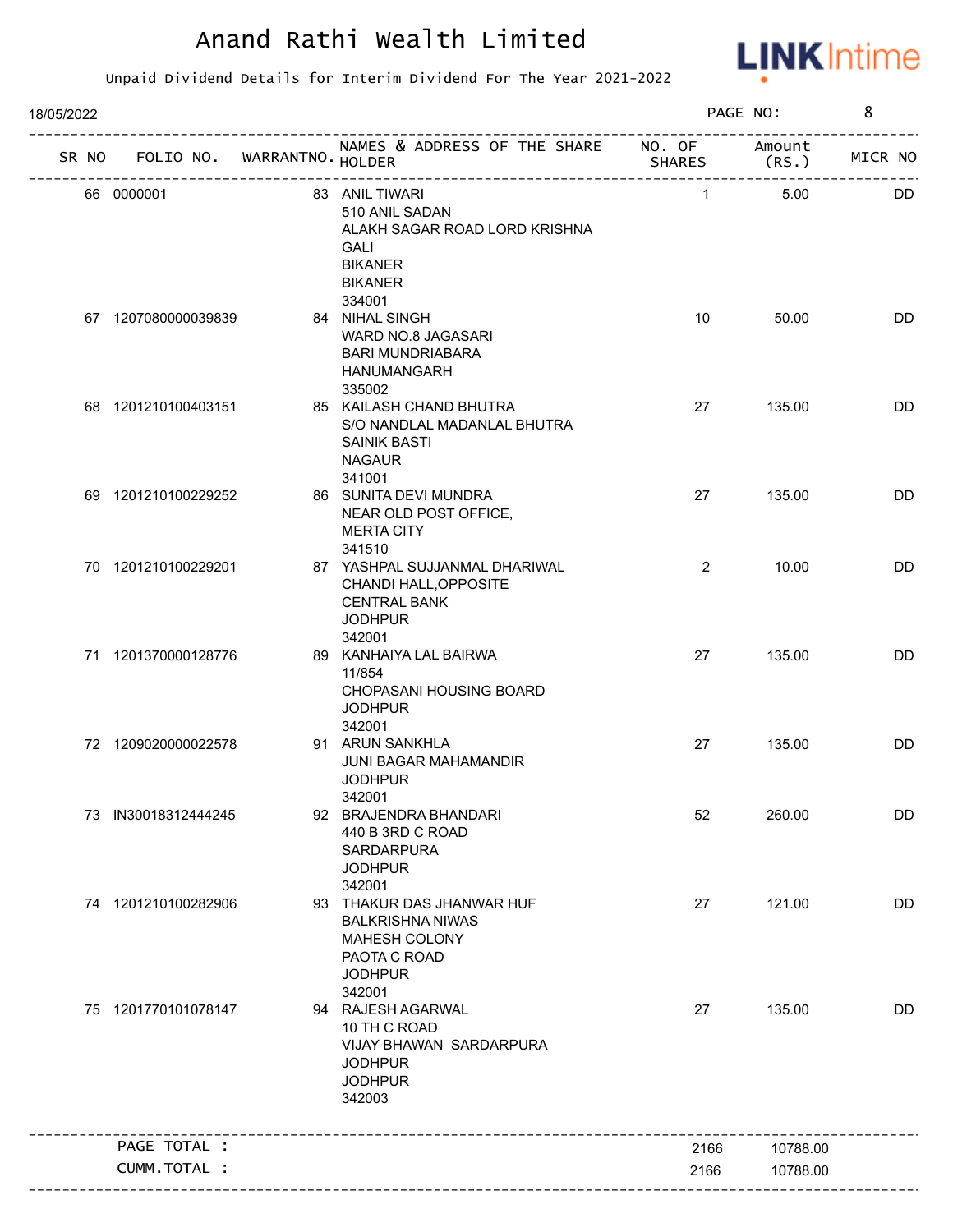

| 18/05/2022 |    |                     |                                   |                                                                                                                                    | PAGE NO:      | 9               |           |
|------------|----|---------------------|-----------------------------------|------------------------------------------------------------------------------------------------------------------------------------|---------------|-----------------|-----------|
|            |    |                     | SR NO FOLIO NO. WARRANTNO. HOLDER | NAMES & ADDRESS OF THE SHARE NO. OF                                                                                                | <b>SHARES</b> | Amount<br>(RS.) | MICR NO   |
|            |    | 76 1201060003149986 |                                   | 95 RAMESH CHOUHAN<br>PLOT NO 29 SHAKTI<br>NAGAR GALI NO 2<br>PAOTA C ROAD KACHERY<br><b>JODHPUR</b><br>342006                      | 75            | 375.00          | <b>DD</b> |
|            |    | 77 IN30160430004138 |                                   | 96 SUNIL KUMAR AHUJA<br>A 108 SHANKAR NAGAR<br>NEAR CHOPASANI HOUSING BOARD<br><b>JODHPUR</b><br>342008                            | 56            | 280.00          | <b>DD</b> |
|            |    | 78 1301760000356188 |                                   | 97 NEERU BHANDARI<br>133, TATERON KI POLE<br><b>BILARA</b><br>342602                                                               | 27            | 135.00          | DD        |
|            |    | 79 1201130000345971 |                                   | 99 ANIL KUMAR JAIN<br>37, SUKHARAMADAS KI GALI,<br>WARD NO. 20, TEH.- BARMER,<br>DIST.- BARMER,<br><b>BARMER</b><br>344001         | 50            | 250.00          | DD        |
|            |    | 80 1203510000113737 |                                   | 101 DARSHIT NARESHBHAI KHOONT<br>BLOCK NO-42, RUSHIKESH,<br>ASTRON SOCIETY MAIN ROAD,<br><b>RAJKOT</b><br>360001                   | 27            | 135.00          | DD        |
|            |    | 81 IN30097410127896 |                                   | 102 HIRAK DHRUVKUMAR PANDYA<br>3132 TRISHA BANGLOWS NO 1<br><b>AMIN MARG</b><br>NR CHANDAN SUPER MARKET<br><b>RAJKOT</b><br>360001 | 27            | 135.00          | DD        |
|            |    | 82 IN30199110742149 |                                   | 104 MITHILESH BIPINBHAI BODANI<br><b>GIRNAR SOCIETY</b><br><b>GURUPRASAD ROAD</b><br><b>RAJKOT</b><br>360001                       | 27            | 135.00          | DD        |
|            | 83 | IN30097411726773    | 105                               | <b>GIRISH DILIPBHAI NAKUM</b><br>GANDHIGRAM,<br>S K CHOWK,<br>NEAR VINAYAK CHEMBER,<br><b>RAJKOT</b><br>360001                     | 27            | 135.00          | <b>DD</b> |
|            |    | 84 1203320003390135 | 108                               | <b>DINESHBHAI B SITAPRA</b><br>NEW AKASHDIP SOC-3<br>OPP JIK ARIA HANUMAN<br><b>MAVDI ROAD</b><br><b>RAJKOT</b><br>360002          | 27            | 135.00          | <b>DD</b> |

|          | TOTAL<br>PAGE | 2509 | 12503.00 |
|----------|---------------|------|----------|
|          | CUMM.TOTAL    | 2509 | 12503.00 |
| -------- |               |      |          |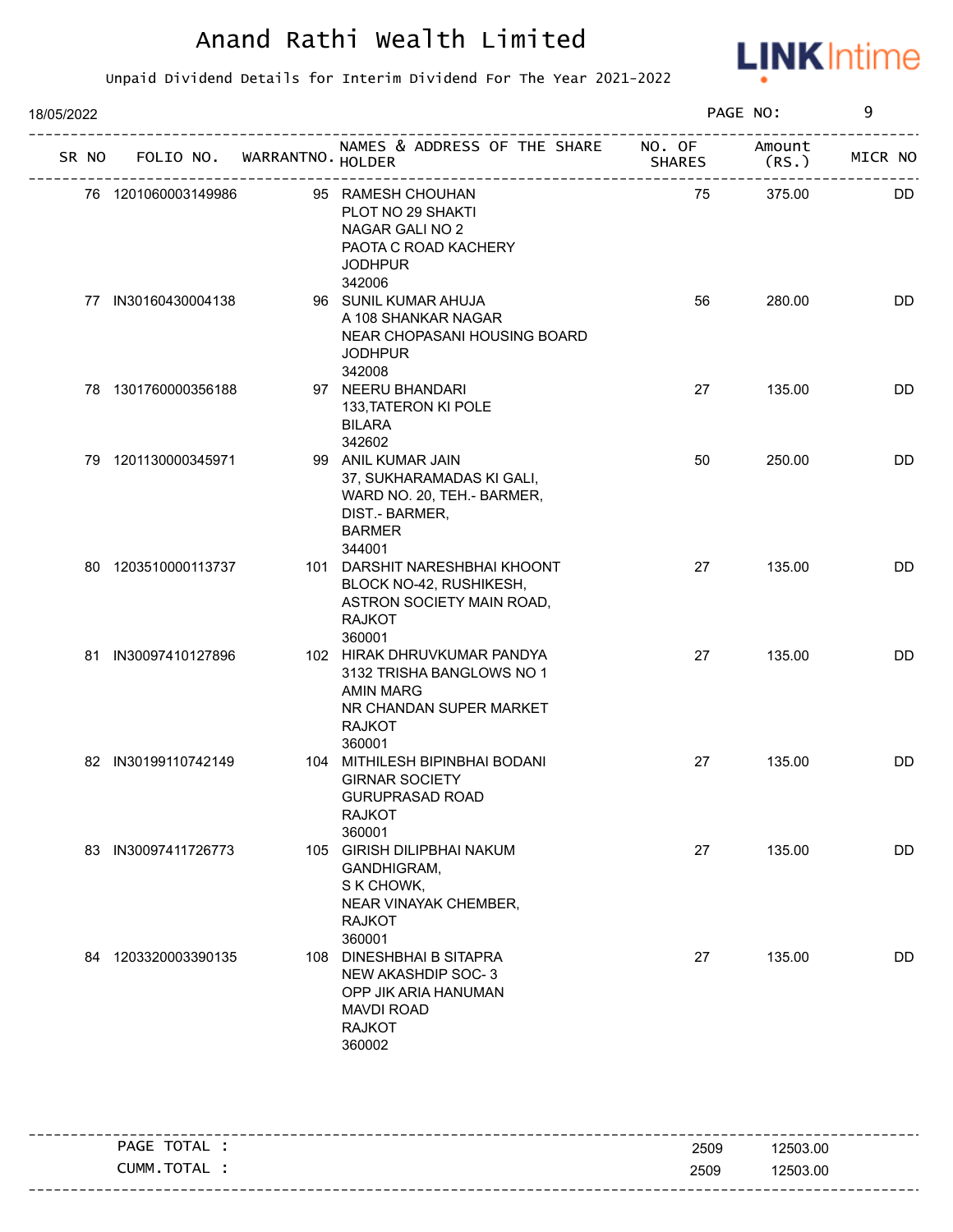

| 18/05/2022 |                     |                                   |                                                                                                                                     |                | PAGE NO: | 10        |
|------------|---------------------|-----------------------------------|-------------------------------------------------------------------------------------------------------------------------------------|----------------|----------|-----------|
|            |                     | SR NO FOLIO NO. WARRANTNO. HOLDER | NAMES & ADDRESS OF THE SHARE NO. OF                                                                                                 |                | Amount   | MICR NO   |
|            | 85 1201800000256571 |                                   | 110 SURESHBHAI SAVAJIBHAI BHALALA<br>SHIVAM NEW SAGAR SOCI 2<br>KEDARNATH SOCI NR PANCHVATI<br>HOUS KOTHARIYA ROAD<br><b>RAJKOT</b> | 27             | 135.00   | <b>DD</b> |
|            | 86 IN30051313629168 |                                   | 360002<br>112 GAURANG C MANIYAR<br>E/416 SHASHTRI NAGAR<br>NANAMAHUVA MAIN ROAD<br>AJMERA GROUP<br>RAJKOT GUJARAT<br>360005         | $\overline{2}$ | 10.00    | <b>DD</b> |
|            | 87 1203320003788024 |                                   | 115 PRAKASH B HIRANI<br><b>GANGA BHUVAN</b><br>JASDAN<br>360050                                                                     | 9              | 45.00    | <b>DD</b> |
|            | 88 1301990000004890 |                                   | 116 GHANSHYAM PARSHURAM DESANI<br>LATI PLOT MAIN ROAD<br><b>JASDAN</b><br>DIST.RAJKOT<br><b>JASDAN</b><br>360050                    | $\mathbf{1}$   | 5.00     | DD        |
|            | 89 IN30097410370389 |                                   | 117 HIREN J. KOTAK<br>LIBRARY STREET,<br>DIST. RAJKOT,<br>PADDHARI.<br>360110                                                       | 27             | 135.00   | DD        |
|            | 90 IN30097411344024 |                                   | 119 SANJAY MANSUKHLAL RAKHOLIYA<br>VADALI SHERI,<br>KUMBHARWADA,<br>DHORAJI.<br>360410                                              | 27             | 135.00   | <b>DD</b> |
|            | 91 IN30097411167332 |                                   | 120 KIRANBEN D. KHAJURIA<br>403, SULSA RESIDENCY,<br>DEV BAG,<br>JAMNAGAR.<br>361001                                                | 27             | 135.00   | <b>DD</b> |
|            | 92 1201090003563843 | 121                               | RITA KIRTIKUMAR MANDAVIA<br>T/1/403, TRIVANI APPARTMENT,<br>PANCHVATI,<br>BEDI BUNDER ROAD,<br><b>JAMNAGAR</b><br>361002            | 27             | 135.00   | <b>DD</b> |
|            | 93 1203320001036740 |                                   | 122 YOGENDRA VISHNUPRASAD JOSHI<br>KAMDAR COLONY STREET NO - 2<br>ROAD NO - 1<br><b>JAMNAGAR</b><br>361005                          | 27             | 135.00   | DD        |
|            | 94 1201800000320778 |                                   | 124 SHILPABEN KARMUR<br>SHIVDHAR APPRT 102<br>9 PATEL COLONY<br><b>JAMNAGAR</b><br>361008                                           | 27             | 135.00   | DD        |
|            | PAGE TOTAL :        |                                   |                                                                                                                                     | 2710           | 13508.00 |           |
|            | CUMM.TOTAL :        |                                   |                                                                                                                                     | 2710           | 13508.00 |           |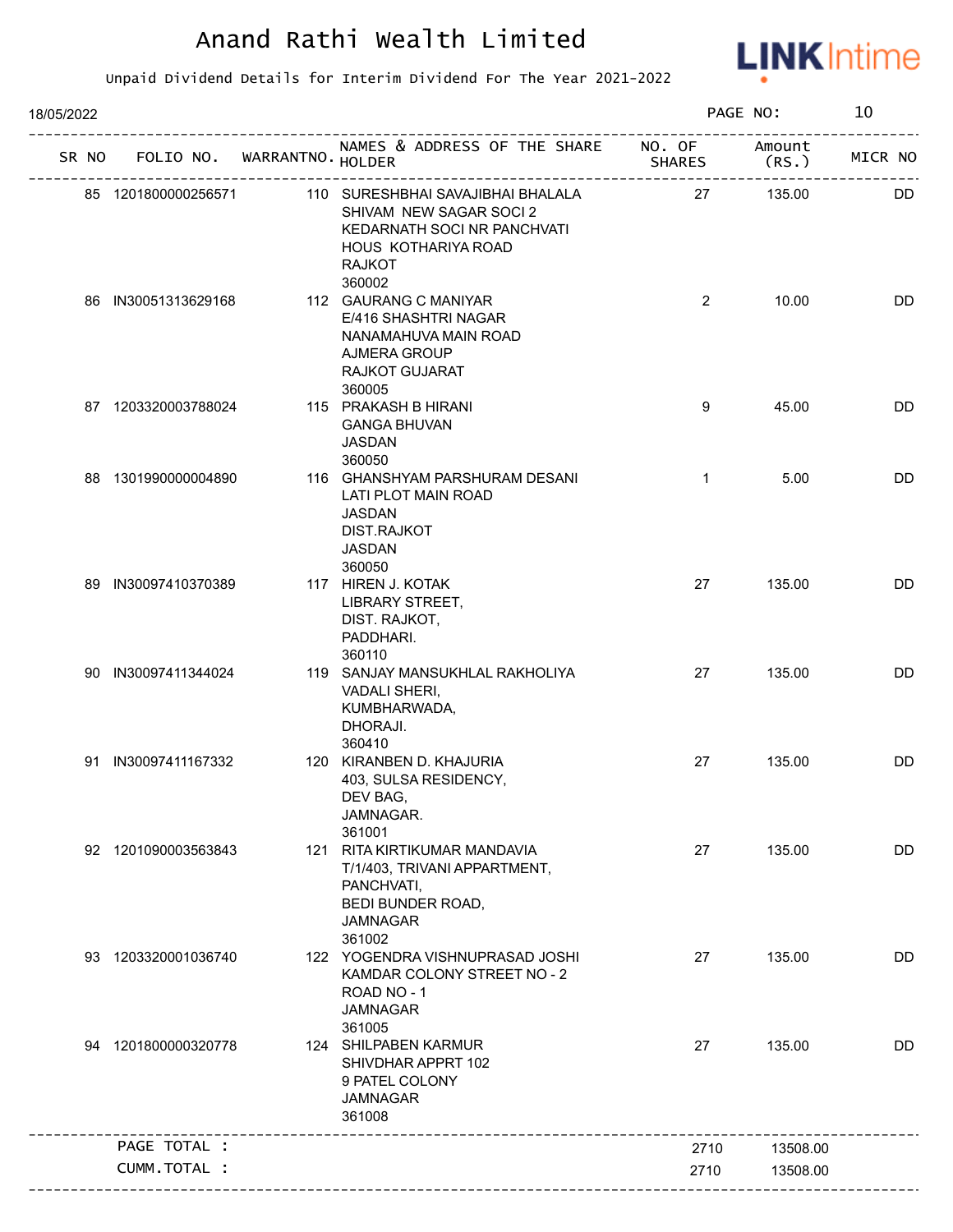

| 18/05/2022 |                      |                                   |                                                                                                                                      |        | PAGE NO:       | 11        |
|------------|----------------------|-----------------------------------|--------------------------------------------------------------------------------------------------------------------------------------|--------|----------------|-----------|
|            |                      | SR NO FOLIO NO. WARRANTNO. HOLDER | NAMES & ADDRESS OF THE SHARE NO. OF                                                                                                  | SHARES | Amount<br>(RS. | MICR NO   |
|            | 95 IN30097411742222  |                                   | 125 LAKHAMAN K DER<br>AT NAVADRA,<br>TAL. KALYANPUR,<br>DIST. JAMNAGAR,<br><b>NAVADRA</b>                                            | 27     | 135.00         | <b>DD</b> |
|            | 96 1201130000096984  |                                   | 361315<br>126 MAHESH RAMNIKLAL PAREKH<br><b>BANGALI'S DELO</b><br><b>JAGMAL ROAD</b><br><b>JUNAGADH</b><br><b>JUNAGADH</b><br>362001 | 27     | 135.00         | DD        |
|            | 97 1202300300000566  |                                   | 127 BHARATKUMAR HIMATLAL GANDHI<br><b>16 A MAHAVIR SICIET</b><br>NR.JAGMAL CHOWK<br><b>JUNAGADH</b><br>362001                        | 27     | 135.00         | DD        |
|            | 98 IN30097410859083  |                                   | 128 SATYENDRA NARAYAN SINGH<br>GOPIKUNJ - 2,<br>BLOCK NO. 3, ABP SCHOOL,<br>BANK COLONY, DIST. JUNAGADH,<br>VERAVAL.<br>362265       | 27     | 135.00         | DD        |
|            | 99 IN30097411759765  |                                   | 129 HITESH B SHAH<br>STREET NO 2<br>PRAKASH COMPLEX<br>PATAN VERAVAL<br><b>VERAVAL</b><br>362265                                     | 27     | 135.00         | DD        |
|            | 100 IN30199110288798 |                                   | 131 KAMLESHVARI JADEJA<br>27, SARDAR SOCIETY<br>JAVAHAR GROUND ROAD<br>SURENDRANAGAR<br>363001                                       | 27     | 135.00         | <b>DD</b> |
|            | 101 IN30097411624837 |                                   | 132 PARMAR VASANTBEN B<br>10-4-74, BEHIND GOVT HOSPITAL,<br>SUBHASH ROAD,<br>ST 4,<br><b>JORAVARNAGAR</b><br>363020                  | 27     | 135.00         | DD        |
|            | 102 IN30097410056918 |                                   | 133 BHUPENDRA K. PARMAR<br>SUBHASH ROAD ST. 2,<br>AT JORAVARNAGAR,<br>DIST. SURENDRANAGAR.<br>363020                                 | 27     | 135.00         | <b>DD</b> |
| 103        | IN30097410575961     |                                   | 135 HEMLATABEN NANALAL DOSHI<br>PRANLAL MAGANLAL NO DELO<br>BR SHAK MARKET<br><b>LIMBADI</b><br>363421                               | 27     | 135.00         | DD        |
|            | PAGE TOTAL :         |                                   |                                                                                                                                      | 2953   | 14723.00       |           |
|            | CUMM.TOTAL :         |                                   |                                                                                                                                      | 2953   | 14723.00       |           |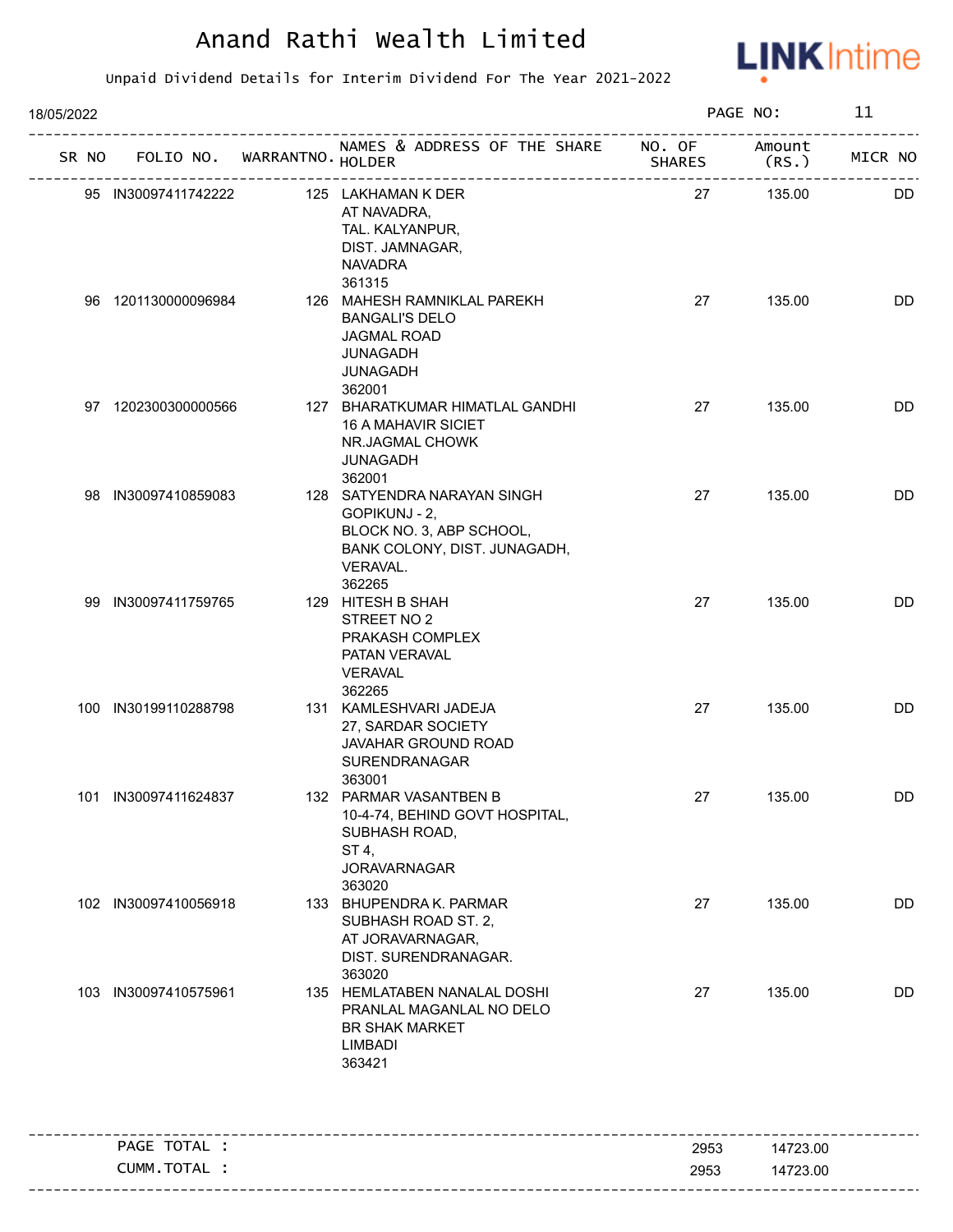

| 18/05/2022 |                      |                             |                                                                                                                                               |               | PAGE NO:        | 12        |
|------------|----------------------|-----------------------------|-----------------------------------------------------------------------------------------------------------------------------------------------|---------------|-----------------|-----------|
| SR NO      |                      | FOLIO NO. WARRANTNO. HOLDER | NAMES & ADDRESS OF THE SHARE NO. OF                                                                                                           | <b>SHARES</b> | Amount<br>(RS.) | MICR NO   |
|            | 104 IN30097411060229 |                             | 136 SADIKALI YUSUFALI SARANI<br>VADVA,<br>KACHHIYA WAD,<br>MADHIYA FALI,<br>BHAVNAGAR.<br>364001                                              | 27            | 135.00          | <b>DD</b> |
|            | 105 IN30097411105916 |                             | 137 DHYEY HARSHAD PANDYA<br>45/B, VARSHA SOCIETY,<br>SUBHASNAGAR,<br>BHAVNAGAR.<br>364001                                                     | 27            | 135.00          | <b>DD</b> |
|            | 106 1201980000064527 |                             | 143 KAUSHIKKUMAR JAYANTILAL VYAS<br>AT-TALAJA PLOT NO 72/73,<br>RAM NAGAR, RAMPARA ROAD,<br>NR-NEW NOBEL SCHOOL,<br><b>TALAJA</b><br>364140   | 27            | 135.00          | DD        |
|            | 107 IN30097410773267 |                             | 146 BHARATKUMAR CHAMANLAL SHAH<br>5, ZAVERI COMPLEX,<br>VANIAWAD,<br>BHUJ-KUTCH.<br>370001                                                    | 27            | 135.00          | DD        |
|            | 108 1203330000495234 |                             | 150 KANTILAL MANCHHALAL<br>1 RAJUL PARK SOCIETY<br>OPP ONGC<br><b>SABARMATI</b><br>AHMEDABAD<br>380005                                        | 27            | 121.00          | DD        |
|            | 109 1206380000027494 |                             | 151 YOGESH RASIKLAL VORA<br>7, JAL-SABAR SOCIETY.<br>NR SABARMATI TELEPHONE<br>EXCHANGE, DHARMANAGAR<br>AHMEDABAD<br>380005                   | 27            | 135.00          | <b>DD</b> |
|            | 110 IN30097410870992 |                             | 155 JIGARKUMAR SATISHBHAI DAVE<br>A/62, SHILPALAY FLAT,<br>OPP. COMPANY PUMP,<br>VASNA,<br>AHMEDABAD.<br>380007                               | 27            | 135.00          | DD        |
| 111        | IN30305210039049     |                             | 158 HANSABEN HASMUKHLAL BHANSALI<br>C - BLOCK, T - 406<br>SOHAM FLATS, NR. MEDISURGE<br><b>HOSPITAL</b><br>NAVRANGPURA<br>AHMEDABAD<br>380009 | 27            | 135.00          | DD        |
|            | 112 1201060002382186 |                             | 159 RAKESHKUMAR LALBHAI PATEL<br>NO 30 358 NETAJI NAGAR<br>BLOCK NO 20 TO 34<br><b>MEGHANINAGAR</b><br>AHMEDABAD<br>380016                    | 27            | 135.00          | DD        |
|            | PAGE TOTAL :         |                             |                                                                                                                                               | 3196          | 15924.00        |           |
|            | CUMM.TOTAL :         |                             |                                                                                                                                               | 3196          | 15924.00        |           |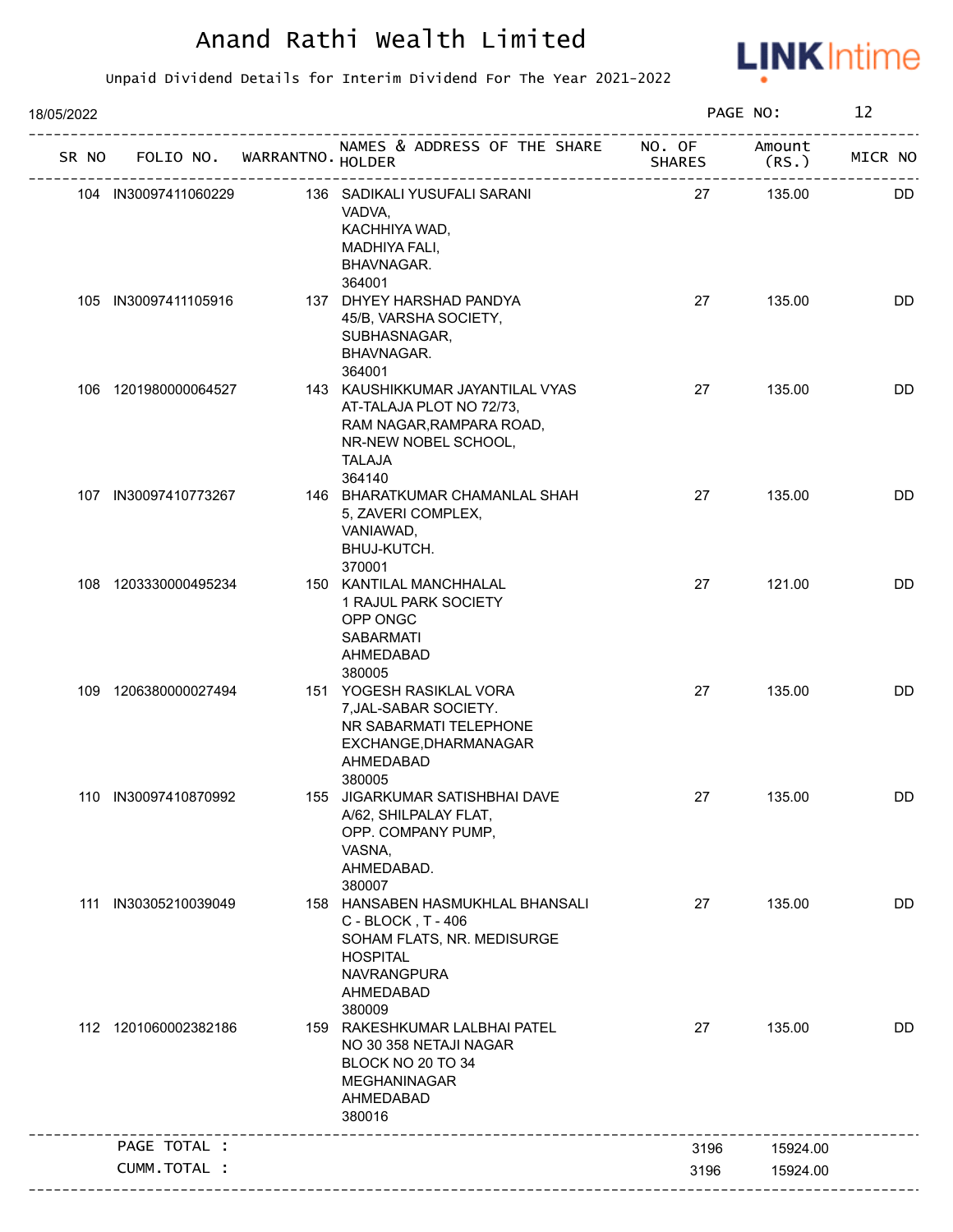

| 18/05/2022 |     |                      |                             |                                                                                                                                                                                            |               | PAGE NO:       | 13        |
|------------|-----|----------------------|-----------------------------|--------------------------------------------------------------------------------------------------------------------------------------------------------------------------------------------|---------------|----------------|-----------|
| SR NO      |     |                      | FOLIO NO. WARRANTNO. HOLDER | NAMES & ADDRESS OF THE SHARE NO. OF                                                                                                                                                        | <b>SHARES</b> | Amount<br>(RS. | MICR NO   |
|            |     | 113 IN30021436688974 |                             | 161 GOPAL DAMODAR KAPADIA<br>A-1002 RICHMOND GRAND NEAR<br><b>TORRENT P</b><br>OWER SUBSTATION 100 FEET ROAD<br><b>MAKARB</b><br>A, VEJALPUR, AHMADABADCITY<br>AHMEDABAD GUJARAT<br>380051 | 27            | 135.00         | <b>DD</b> |
|            |     | 114 IN30045014096264 |                             | 166 KANAIYALAL MULSHANKER BHATT<br>23/A VARDHAMAN KRUPA SOC<br><b>GHATLODIA</b><br>AHMEDABAD<br><b>GUJARAT</b><br>380067                                                                   | 27            | 135.00         | DD        |
|            |     | 115 IN30097411347772 |                             | 167 MOHANBHAI MADHABHAI<br><b>CHAUDHARI</b><br>191/2, KISHANNAGAR,<br>SECTOR - 26,<br><b>GANDHINAGAR</b><br>382024                                                                         | 27            | 135.00         | DD        |
|            |     | 116 IN30148510170532 |                             | 168 PRAVINBHAI P. DARJI<br>D/D-12, BHAGYODAY SOCIETY<br>NR. POPULAR HOTAL<br><b>NARODA</b><br>AHMEDABAD<br>382330                                                                          | 27            | 135.00         | DD        |
|            |     | 117 IN30164510317692 |                             | 169 PATEL RANJANBEN B<br>26 PARVATI PARK<br>SAIJAPUR BOGHA 7<br>AHMEDABAD<br>382345                                                                                                        | 27            | 135.00         | DD        |
|            |     | 118 1203320001911519 |                             | 170 SHAKARABHAI SOMABHAI PATEL<br>C 3 PUSHPAK APPT<br>B/H KAILASH APPT OPP PUJA<br>APPT HIRAWADI RD SAIJPUR BOGHA<br>AHMEDABAD<br>382345                                                   | 14            | 70.00          | DD        |
|            | 119 | IN30164510368439     |                             | 171 KANASAGRA BHARTIBEN RASIKBHAI<br>C 402 KRISH RESIDENCY<br><b>B/H UMA SCHOOL</b><br>NAVA NARODA NIKOL ROAD<br>AHMEDABAD<br>382350                                                       | 27            | 135.00         | DD        |
|            | 120 | IN30034310789853     |                             | 172 GOKALDAS M. SHAH<br>AT & POST BAYAD,<br>TAL. BAYAD,<br>DIST - SABARKANTHA.<br>382415                                                                                                   | 27            | 135.00         | DD        |

| TOTAL<br>PAGE | 3399 | 16939.00 |
|---------------|------|----------|
| CUMM.TOTAL    | 3399 | 16939.00 |
|               |      |          |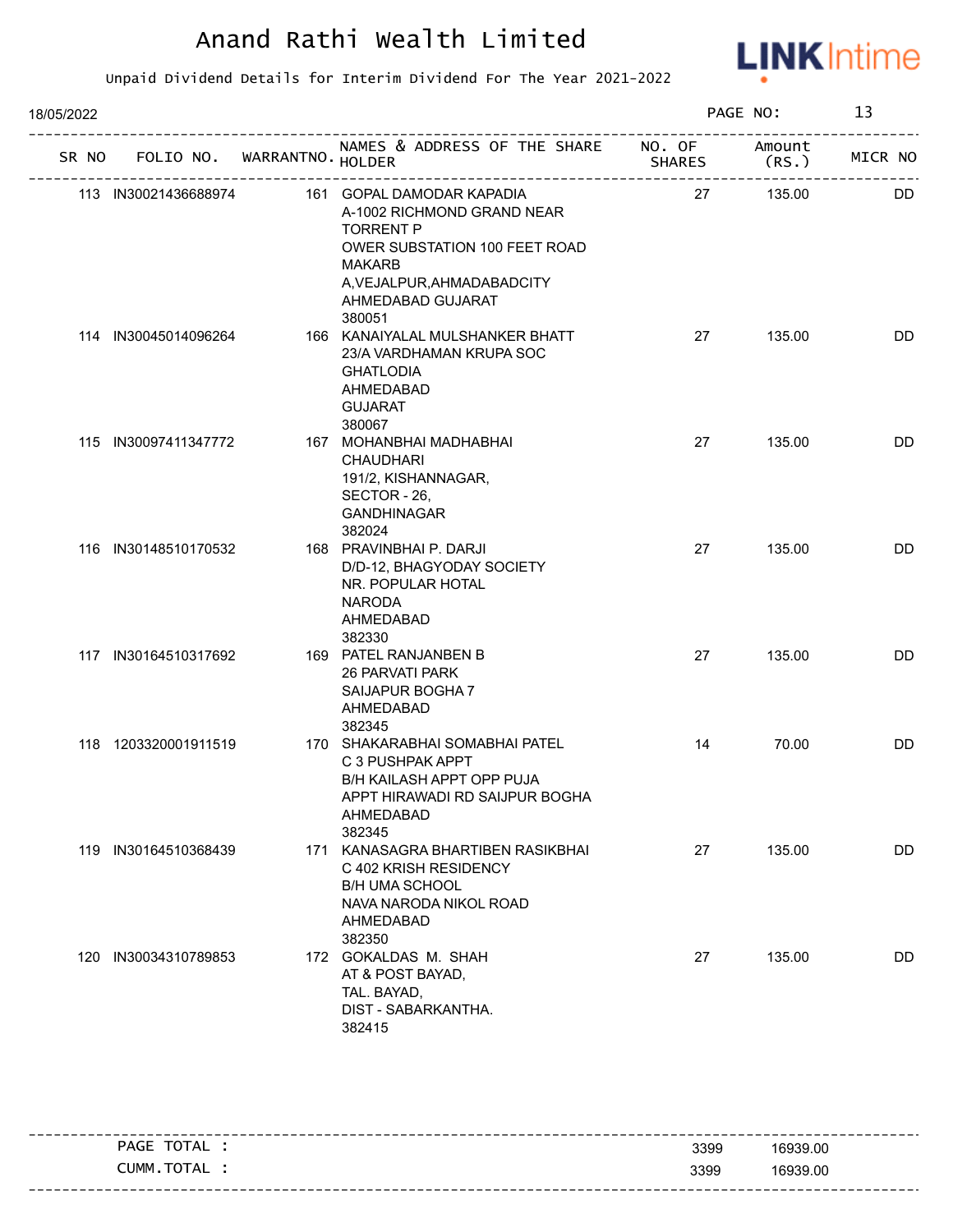

| 18/05/2022 |                      |                                   |                                                                                                                                                       |               | PAGE NO:       | 14        |
|------------|----------------------|-----------------------------------|-------------------------------------------------------------------------------------------------------------------------------------------------------|---------------|----------------|-----------|
|            |                      | SR NO FOLIO NO. WARRANTNO. HOLDER | NAMES & ADDRESS OF THE SHARE NO. OF                                                                                                                   | <b>SHARES</b> | Amount<br>(RS. | MICR NO   |
|            | 121 IN30199110625586 |                                   | 176 ASHISHKUMAR BABUBHAI PATEL<br>13/53, AMBALIPURA<br><b>PUNDHARA</b><br><b>MANSA</b><br><b>GANDHINAGAR</b>                                          | 27            | 135.00         | <b>DD</b> |
|            | 122 1203320003700801 |                                   | 382855<br>178 SHOBHANABEN HARESHKUMAR<br><b>PATEL</b><br>40 RUSHIKESH SOCIETY<br><b>VIJAPUR TA- VIJAPUR</b><br><b>DI-MEHSANA</b><br>MEHSANA<br>382870 | 40            | 200.00         | DD        |
|            | 123 1203320002574415 |                                   | 179 VIKRAMBHAI R PATEL<br>NAVIN-3 HIRAPURA-3<br><b>VIJAPUR MEHSANA-3</b><br><b>VIJAPUR</b><br>382870                                                  | 259           | 1295.00        | DD        |
|            | 124 IN30021412396257 |                                   | 180 NASIMBANU F MEMON<br>34 2 MEMON COLONY POLO<br><b>GROUND</b><br>HIMATNAGAR GUJARAT<br>383001                                                      | 27            | 135.00         | <b>DD</b> |
|            | 125 IN30051313459967 |                                   | 181 VISHALKUMAR J BHAVSAR<br>4 SHIV SOCIETY VIBHAG 2<br><b>B/H B K CINEMA</b><br>MEHSANA<br><b>GUJARAT</b><br>384002                                  | 27            | 135.00         | DD        |
|            | 126 IN30198310620065 |                                   | 182 DAHYABHAI MANILAL PATEL<br>6, SHYAM VIHAR BUNG,<br>MODHERA ROAD,<br>MEHSANA (GUJ.)<br>384002                                                      | 27            | 135.00         | <b>DD</b> |
|            | 127 1208870008460381 |                                   | 183 GOPAL BHOLERAM SALVI<br>BHADAVAT NAVU KRISHN PARU<br><b>UNJHA</b><br><b>MEHSANA</b>                                                               | 27            | 135.00         | DD        |
| 128        | IN30034320038051     |                                   | 384170<br>184 TARUN RAMANLAL PANCHAL<br>LAKHUKHAD<br>HOME DARSHAN FLAT<br>PATAN - (N.G.)<br>384265                                                    | 27            | 135.00         | <b>DD</b> |
| 129        | 1203000000316212     |                                   | 185 SURESH KUMAR HANSRAJ PATEL<br>1-3-124, VERAI CHAKLA,<br>OPP PANCHMUKHI HANUMAN<br><b>SAW MILL</b><br><b>PATAN</b><br>384265                       | 27            | 135.00         | DD        |
|            | PAGE TOTAL :         |                                   |                                                                                                                                                       | 3887          | 19379.00       |           |
|            | CUMM. TOTAL :        |                                   |                                                                                                                                                       | 3887          | 19379.00       |           |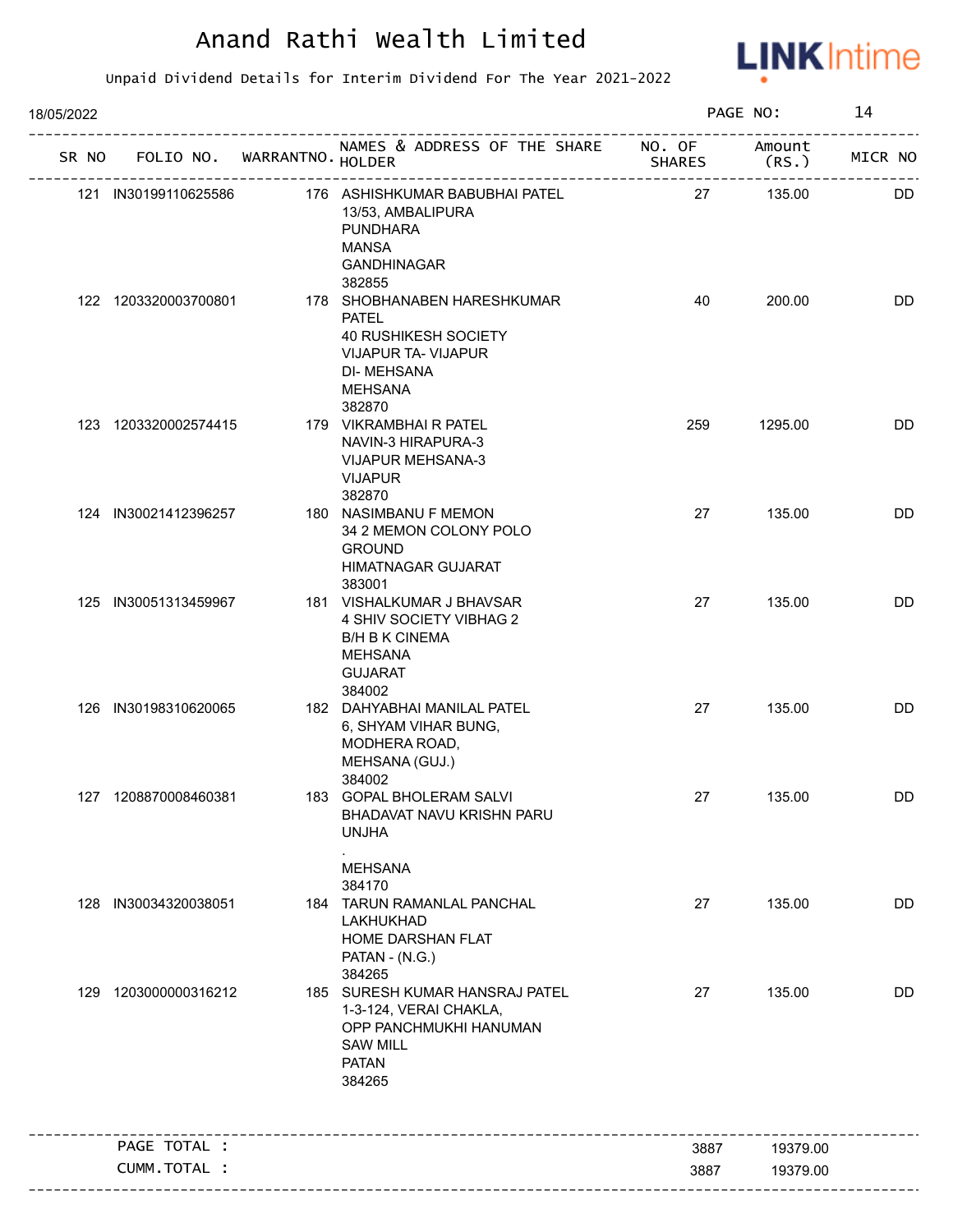

| 18/05/2022 |     |                      |                                   |                                                                                                                                                                |                | PAGE NO: | 15        |
|------------|-----|----------------------|-----------------------------------|----------------------------------------------------------------------------------------------------------------------------------------------------------------|----------------|----------|-----------|
|            |     |                      | SR NO FOLIO NO. WARRANTNO. HOLDER | NAMES & ADDRESS OF THE SHARE NO. OF                                                                                                                            |                | Amount   | MICR NO   |
|            |     | 130 IN30051314975883 |                                   | 186 PATEL PRABHUVABHAI B<br>22 YAMUNANAGAR NAGAR SOCIETY<br>DHAROI COLONY ROAD<br><b>VISNAGAR</b><br><b>GUJARAT</b><br>384315                                  | 27             | 135.00   | <b>DD</b> |
|            |     | 131 1206490000006701 |                                   | 188 PRAVINBHAI BALDEVBHAI PATEL<br>2/65, LINCH-1,<br>TA: MEHSANA<br><b>MEHSANA</b><br>384435                                                                   | 27             | 135.00   | DD        |
|            |     | 132 IN30021434392125 |                                   | 191 RAJESH BHEMAJI SONI<br>HARSOLIYA VAS NEAR OLD BAZAR<br>DEESA D<br>ISA MUKHYA DAKGHARNEAR OLD<br><b>BAZAR NEA</b><br>R OLD BAZAR<br>DEESA GUJARAT<br>385535 | 27             | 135.00   | <b>DD</b> |
|            |     | 133 IN30034311291802 |                                   | 192 ALKABEN GAURANGBHAI KAPADIYA<br>8 UTTAM PARK SOCIETY<br>OPP MAHA GUJARAT HOSPITAL<br><b>COLLEGE ROAD</b><br><b>NADIAD</b><br>387001                        | $\mathbf{1}$   | 5.00     | <b>DD</b> |
|            |     | 134 1301670000681883 |                                   | 195 KRUSHNAKANT HANSAJI MARWADI<br>A-46, VAISHALI NAGAR<br><b>B/H. VAIBHAV CINEMA</b><br><b>BAKROL- ANAND</b><br><b>BAKROL</b><br>388001                       | 27             | 135.00   | DD        |
|            |     | 135 IN30199110548548 |                                   | 197 ALPABEN ASHVINKUMAR PATEL<br>AT. VARDHARI<br>TA. LUNAWADA<br>DIST. PANCHMAHAL<br>388270                                                                    | 27             | 135.00   | <b>DD</b> |
|            | 136 | 1205090000021015     |                                   | 200 VIKAS ASHOKKUMAR KOTHARI<br><b>SHIVAM PARK</b><br>(NEAR PATEL RESORT)<br><b>GODI ROAD</b><br><b>DAHOD</b><br>389151                                        | 17             | 85.00    | DD        |
|            |     | 137 IN30051314751114 | 201                               | MUTHULAKSHMI LAKSHMIKANATHAN<br>301 ARYAN 37 PRATAPGUNJ<br>VADODARA<br><b>GUJARAT</b><br>390002                                                                | $\overline{2}$ | 10.00    | DD        |

| TOTAL<br>PAGE                    | 4042 | 20154.00 |
|----------------------------------|------|----------|
| <b>TOTA</b><br>CUMM<br><b>AL</b> | 4042 | 20154.00 |
|                                  |      |          |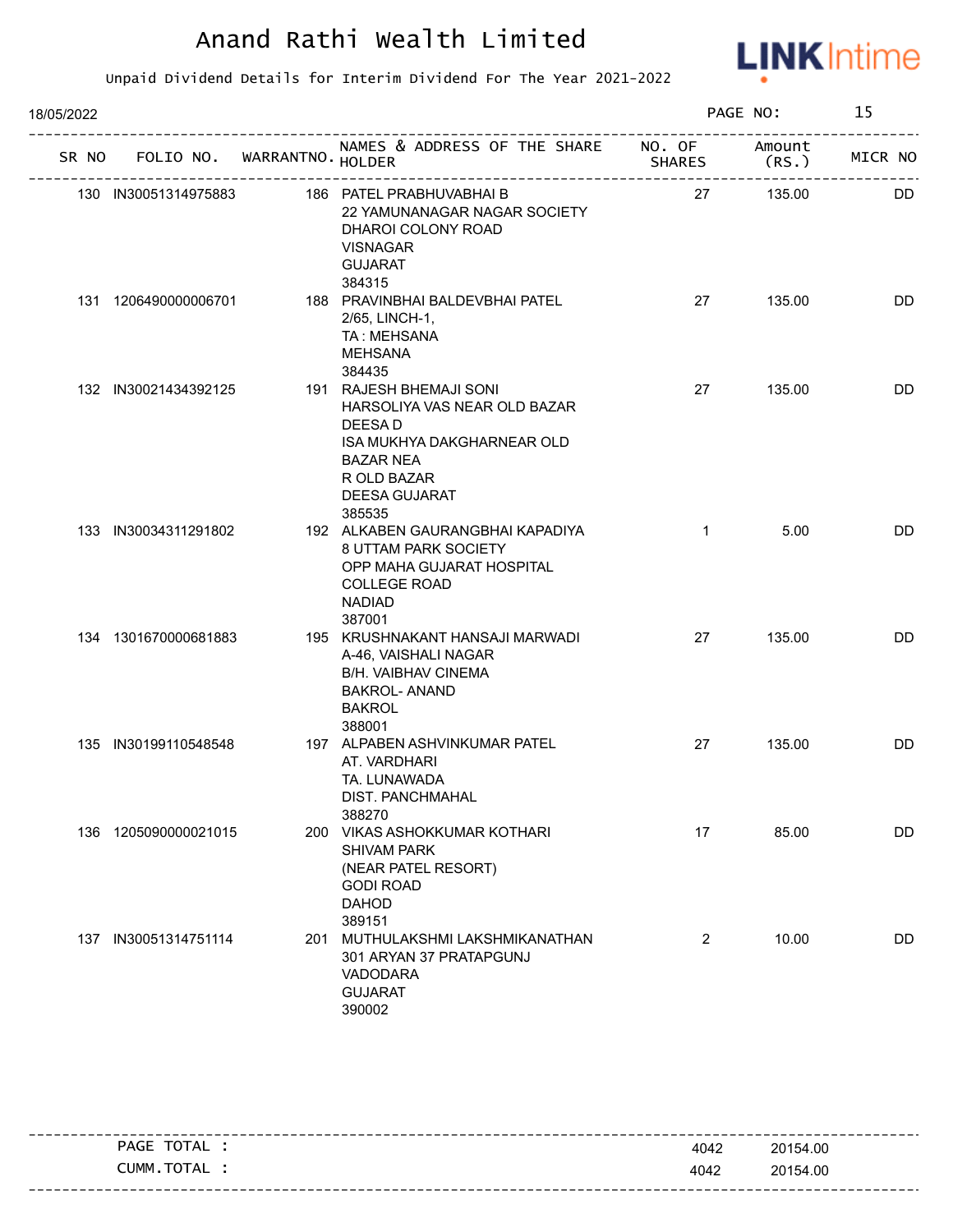

| 18/05/2022 |                      |                                   |                                                                                                                                                           |               | PAGE NO:       | 16        |
|------------|----------------------|-----------------------------------|-----------------------------------------------------------------------------------------------------------------------------------------------------------|---------------|----------------|-----------|
|            |                      | SR NO FOLIO NO. WARRANTNO. HOLDER | NAMES & ADDRESS OF THE SHARE NO. OF                                                                                                                       | <b>SHARES</b> | Amount<br>(RS. | MICR NO   |
|            | 138 IN30075710496340 |                                   | 202 NIMISHKUMAR VINODCHANDRA<br><b>SHAH</b><br>1 GANGOTRI SOCIETY<br>PRATIKSHA OLD PADRA NR TAGORE<br><b>NAGAR</b><br><b>BARODA</b><br>390015             | 27            | 135.00         | <b>DD</b> |
|            | 139 1301670000370828 |                                   | 205 SOHELABEN FAKRUDDIN KHASWALA<br>A-29, BHANUJYOTI SOC.,<br>NR. MASJID<br>AJWA ROAD<br><b>BARODA</b><br>390019                                          | 27            | 135.00         | DD        |
|            | 140 1201330000700090 |                                   | 208 SARIKA H CHORARIA<br>C O HEMRAJ CHORARIA G 1010<br><b>TIRUPATI MARKET</b><br>RING ROAD SURAT<br><b>SURAT</b><br>395003                                | 27            | 135.00         | DD        |
|            | 141 1204150000086296 |                                   | 209 BHARATBHAI RASIKBHAI VASOYA.<br>5TH FLOOR, FLAT NO-503,<br>F.P NO-98, SHUKAN SHREE WING-B,<br>DABHOLI, KATARGAM<br><b>SURAT</b><br>395004             | 27            | 135.00         | DD        |
|            | 142 1204150000131418 |                                   | 210 BHIKHALALPARSHOTAMDAS SHAH.<br>501 SIDDHGIRI TOWER,<br>RANDER ADAJAN,<br>B/H NAVYUG CLG,<br><b>SURAT</b><br>395009                                    | 27            | 135.00         | <b>DD</b> |
|            | 143 IN30051314621193 |                                   | 211 SHRUTI MOHIT AGRAWAL<br>F 3 KALPVRUKH APT B/H KUMAR<br><b>SHALA</b><br><b>VAPI</b><br><b>GUJARAT</b><br>396191                                        | 15            | 75.00          | <b>DD</b> |
|            | 144 1203320000248653 |                                   | 212 DILIP KUMAR JAIN<br><b>B-202 SHRINATH PARK</b><br>HARIYA HOSPITAL ROAD<br><b>VAPI</b><br>396195                                                       | 27            | 135.00         | DD        |
|            | 145 IN30001110250636 |                                   | 215 ANJU VISHNU KUMAR AGGARWAL<br>1 A NEW SUVAS APTS CO OP HSG<br><b>SOC LTD</b><br>68 F NEPEANSEA ROAD<br><b>RUNGTA LANE</b><br>MUMBAI 400 006<br>400006 | 71            | 355.00         | DD        |

| PAGE TOTAL . | 4290 | 21394.00 |
|--------------|------|----------|
| CUMM.TOTAL : | 4290 | 21394.00 |
|              |      |          |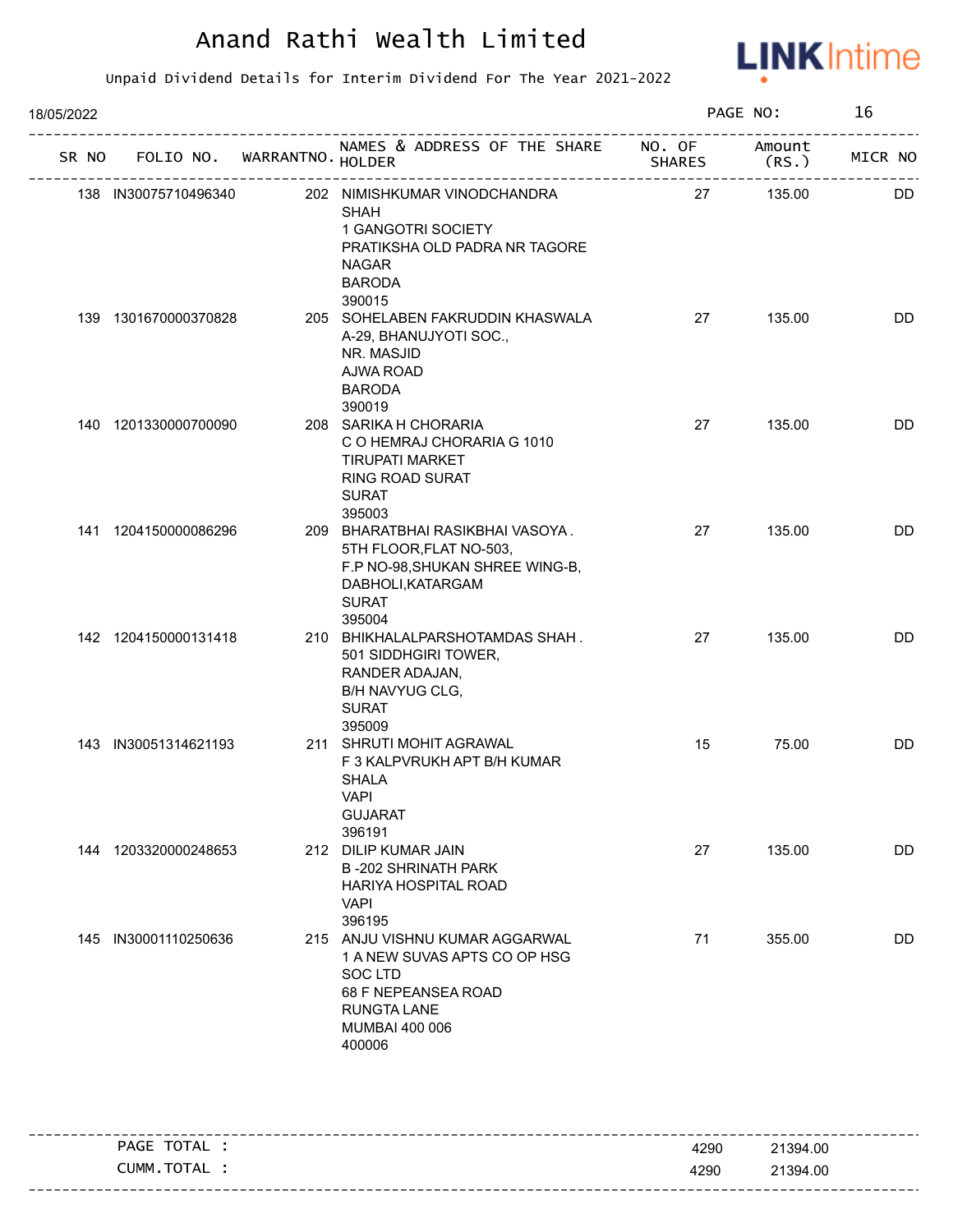

| 18/05/2022 |                      |                                   |                                                                                                                                                                                     |               | PAGE NO:       | 17        |
|------------|----------------------|-----------------------------------|-------------------------------------------------------------------------------------------------------------------------------------------------------------------------------------|---------------|----------------|-----------|
|            |                      | SR NO FOLIO NO. WARRANTNO. HOLDER | NAMES & ADDRESS OF THE SHARE NO. OF                                                                                                                                                 | <b>SHARES</b> | Amount<br>(RS. | MICR NO   |
|            | 146 IN30001110250644 |                                   | 216 VISHNUKUMAR AGGARWAL<br>1 A NEW SUVAS APT CO OP HSG<br>SOC LTD<br>68 F NEPEASEA ROAD<br><b>RUNGTA LANE</b><br>MUMBAI 400 006<br>400006                                          | 71            | 355.00         | <b>DD</b> |
|            | 147 1208870013493041 |                                   | 219 BHASKAR CHANDRADEV PRAJAPATI<br>SO CHANDRADEV PRAJAPATI OM<br>SEVA MANDAL PAWAR CHAWL<br><b>GAZDHAR BANDH</b><br><b>MUMBAI</b><br>400054                                        | 27            | 135.00         | <b>DD</b> |
|            | 148 IN30154916205230 |                                   | 222 HIREN JAYANT DESAI<br>331, AKSHAY GIRIKUNJ - III,<br>PALIGRAM ROAD, NR BMC OFFICES<br>ANDHERI WEST<br><b>MUMBAI</b><br>400058                                                   | 114           | 570.00         | <b>DD</b> |
|            | 149 IN30018310535358 |                                   | 223 ARUN M WADHWA<br>503, SILVER ISLE<br>CEASERS ROAD CROSS LANE-1<br>AMBOLI, ANDHERI (WEST)<br><b>MUMBAI</b><br>400058                                                             | 27            | 135.00         | <b>DD</b> |
|            | 150 IN30045014268194 |                                   | 225 NARAYANAN ACHUTHAN NAIR<br>D 2/403 PLOT NO 239<br><b>CHARKOPKESAR CHS</b><br>BHAVISHYA NIDHI B/H CHARKOP<br><b>MARKET</b><br><b>KANDIVALI W</b><br>MUMBAI MAHARASHTRA<br>400067 | 23            | 115.00         | <b>DD</b> |
|            | 151 1202990003240956 |                                   | 226 SAKSHI GIRISH SIDHWANI<br><b>B 4/7 BASANT PARK</b><br>R C MARG<br><b>CHEMBUR</b><br><b>MUMBAI</b><br>400071                                                                     | 27            | 135.00         | DD        |
|            | 152 1202350000316881 |                                   | 227 AMIT AJIT SAWANT.<br>12, RADHA NIWAS,<br><b>GANESH NAGAR, S S ROAD,</b><br><b>BHANDUP WEST,</b><br><b>MUMBAI</b><br>400078                                                      | 27            | 135.00         | <b>DD</b> |
|            | 153 IN30048411153385 |                                   | 228 VIKRANT D DOSHI<br>9, SUYOG APT<br>3RD FLR, SAROJAINI NAIDU ROAD<br><b>MULUND W</b><br><b>MUMBAI</b><br>400080                                                                  | 27            | 121.00         | DD        |
|            | PAGE TOTAL :         |                                   |                                                                                                                                                                                     | 4633          | 23095.00       |           |
|            | CUMM.TOTAL :         |                                   |                                                                                                                                                                                     | 4633          | 23095.00       |           |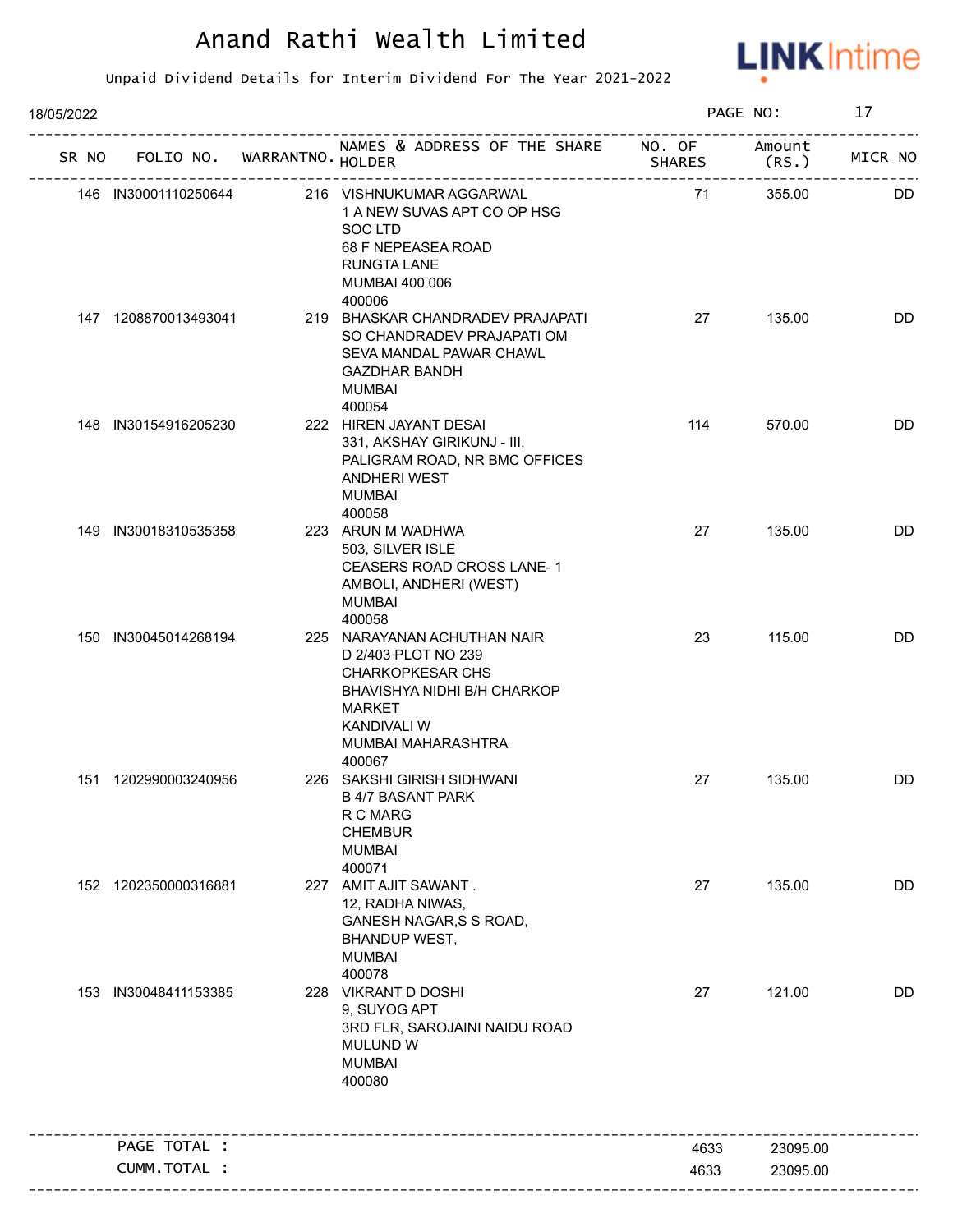

| 18/05/2022 |                      |                             |                                                                                                                                                                         |               | PAGE NO:         | 18        |
|------------|----------------------|-----------------------------|-------------------------------------------------------------------------------------------------------------------------------------------------------------------------|---------------|------------------|-----------|
| SR NO      |                      | FOLIO NO. WARRANTNO. HOLDER | NAMES & ADDRESS OF THE SHARE NO. OF                                                                                                                                     | <b>SHARES</b> | Amount<br>(RS. ) | MICR NO   |
|            | 154 IN30023910897030 |                             | 231 KOKILA ARVIND PITHADIA<br>A104 1ST FLOOR PRANAY NAGAR<br>CHS LTD<br>RAM MANDIR EXT RD BABHAI<br>VAZIRA NAKA<br><b>BORIVALI WEST MUMBAI</b><br>MAHARASHTRA<br>400092 | 23            | 115.00           | DD.       |
|            | 155 IN30112716976367 |                             | 236 SAPNA AGARWAL<br>A3 26 AGRASEN SOCIETY<br>8 KOREGAON ROAD<br><b>PUNE</b><br>411001                                                                                  | 100           | 500.00           | DD        |
|            | 156 1208870031885936 |                             | 237 VIKRANT NAGNATH PATIL<br>HARI HOMES APT SR NO 1111<br>PLOT NO 6 FLAT NO 11<br>RAVINDRA MENTAI CORNER<br><b>PUNE</b><br>411012                                       | 3             | 15.00            | <b>DD</b> |
|            | 157 1208160012181351 |                             | 238 KUNAL KAILAS SATTIKAR<br>BUILDING B FLAT NO 9 SOC<br><b>CLASSIC NEAR TRINITY SCHOOL</b><br>EKTANAGAR AKURDI<br><b>PUNE</b><br>411035                                | 25            | 125.00           | <b>DD</b> |
|            | 158 IN30051313791635 |                             | 239 JYOTI M SOMANNAVAR<br>J 104 CHANDRAMA DSK VISHWA<br><b>DHAVARI</b><br><b>PUNE</b><br>411041                                                                         | 27            | 135.00           | <b>DD</b> |
|            | 159 IN30429510993189 |                             | 241 SHUBHANGI KAMALAKAR<br><b>DESHPANDE</b><br><b>KAMAL PUSPA BUNGLOW</b><br><b>ASHOK NAGAR</b><br><b>BARAMATI</b><br>413102                                            | 27            | 135.00           | <b>DD</b> |
|            | 160 1204470000773350 |                             | 243 PRASANN PRAVINRAO MASKE<br>PATEL CHAUK<br><b>TELI GALI</b><br><b>LATUR</b><br><b>LATUR</b><br>413512                                                                | 27            | 135.00           | DD        |
|            | 161 1203320007995466 |                             | 244 JAYANT SHARASHCHANDRA<br><b>KAJALEKAR</b><br><b>SARASWATI NIVAS</b><br>NEAR UDYOG BHAVAN<br>SHIVAJI NAGAR<br><b>LATUR</b><br>413512                                 | 10            | 50.00            | DD        |

| PAGE TOTAL | 4875 | 24305.00 |
|------------|------|----------|
| CUMM.TOTAL | 4875 | 24305.00 |
|            |      |          |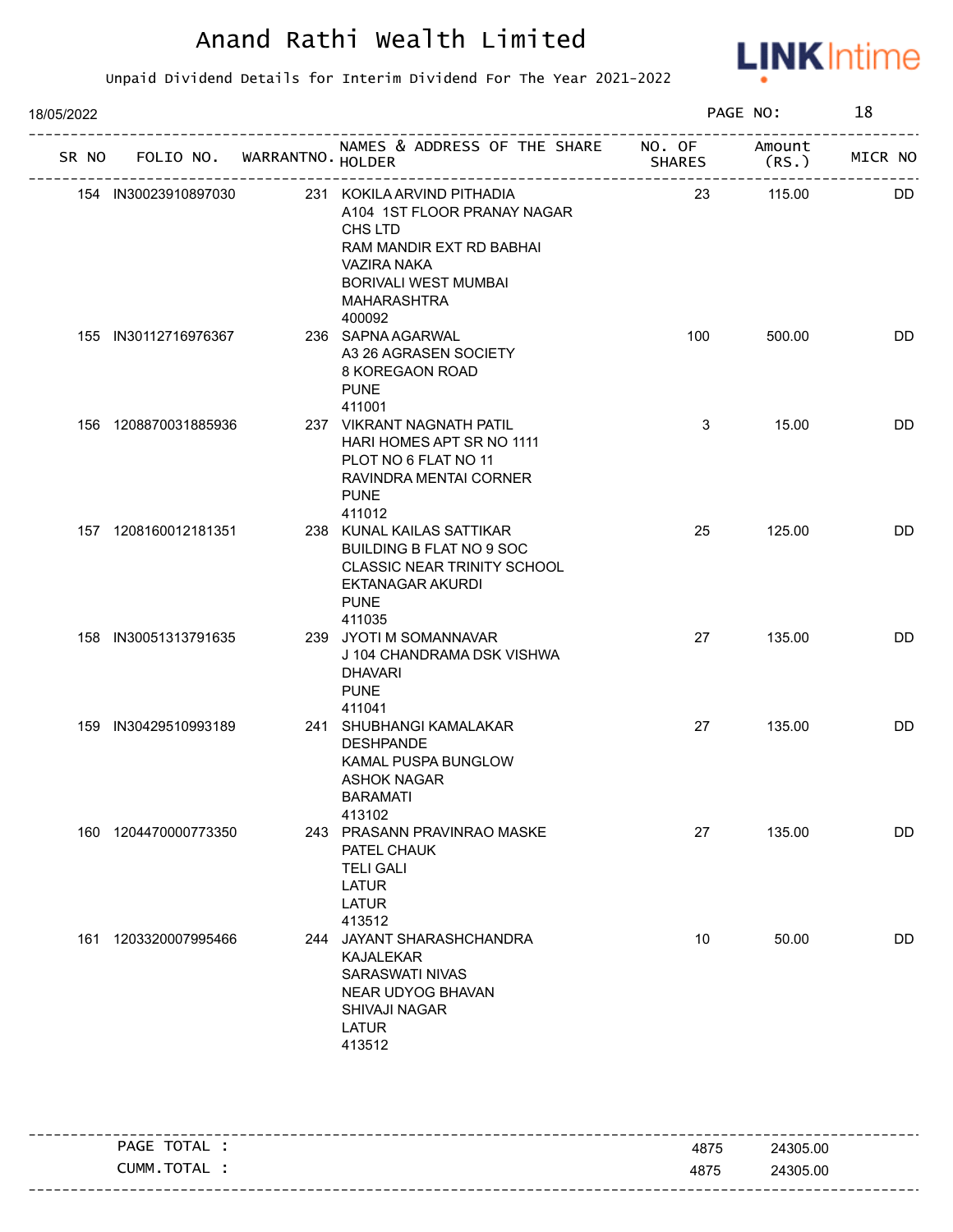

| 18/05/2022 |                      |                             |                                                                                                                                                                  |     | PAGE NO: | 19        |
|------------|----------------------|-----------------------------|------------------------------------------------------------------------------------------------------------------------------------------------------------------|-----|----------|-----------|
| SR NO      |                      | FOLIO NO. WARRANTNO. HOLDER | NAMES & ADDRESS OF THE SHARE NO. OF                                                                                                                              |     | Amount   | MICR NO   |
|            | 162 1201060001199074 |                             | 248 VASANT KHASHABA KALE<br>PREMSANGAM CHS RM NO 5,<br>ADARSH NAGAR, HAJIMALANG<br>ROAD, KALYAN [EAST]<br><b>KALYAN</b><br>421306                                | 27  | 135.00   | <b>DD</b> |
|            | 163 1203320000267201 |                             | 249 MAHESH MADHUKAR BHOLE<br><b>GANESH DHAM CHS</b><br><b>GODBOLE BAGH</b><br><b>VADVALI SECTION</b><br>AMBERNATH<br>421501                                      | 27  | 135.00   | DD        |
|            | 164 IN30135620478311 |                             | 251 SANTOSH KASHINATH MINDE<br>AT AND POST PIMPALAGAON DEPA<br><b>TAL SANGAMANER</b><br>DIST AHMEDNAGAR<br>AHMEDNAGAR<br>422603                                  | 27  | 135.00   | DD        |
|            | 165 1203320000893738 |                             | 252 JITENDRA KANTILAL SHAH HUF<br>AGRA ROAD<br><b>DHULE</b><br>424001                                                                                            | 100 | 450.00   | <b>DD</b> |
|            | 166 1204470005779024 |                             | 253 RAM JODHARAM DENBANI<br>SINDHI COLONY<br>CHALISGAON<br>CHALISGAON<br>424101                                                                                  | 17  | 85.00    | DD        |
|            | 167 1208160018586126 |                             | 254 MAHARUDRA KISHANRAO<br><b>JAKAPURE</b><br>SHANTI NIKETAN ROSHANI NAGAR<br><b>TADESHWAR NAGAR SHANI</b><br><b>NIKETAN KRANTI</b><br><b>PARBHANI</b><br>431511 | 27  | 135.00   | DD        |
|            | 168 IN30045014198884 |                             | 256 ASHTANKAR DEVANAND BALGOVIND<br>202<br><b>VRUNDAVAN NAGAR</b><br>AMBEDKAR MARG<br>NAGPUR MAHARASHTRA<br>440008                                               | 32  | 160.00   | DD.       |
|            | 169 1208160080006941 | 258                         | NAMRATA GAJANAN KHIRODKAR<br>, kherda bes ward n 04 kherda bes ward<br>n 04 kherda<br>bes ward n 04 kherda bes ward n 04<br><b>BULDHANA</b><br>443402            | 2   | 10.00    | DD        |

| TOTAL<br><b>PAGE</b> | 5134 | 25550.00 |
|----------------------|------|----------|
| TOTAL<br>CUMM        | 5134 | 25550.00 |
|                      |      |          |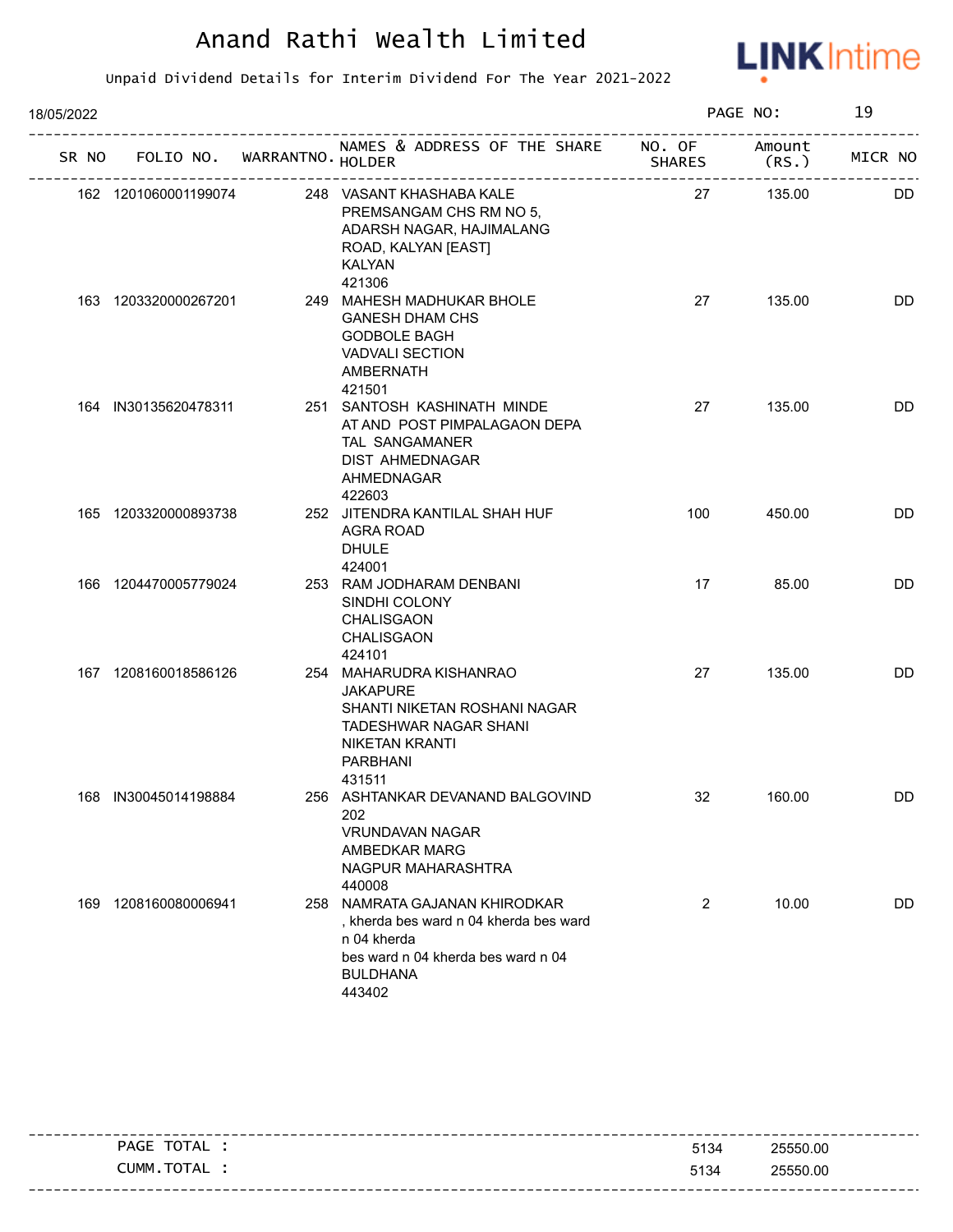

| 18/05/2022 |                      |                                   |                                                                                                                                                                             |               | PAGE NO:        | 20        |
|------------|----------------------|-----------------------------------|-----------------------------------------------------------------------------------------------------------------------------------------------------------------------------|---------------|-----------------|-----------|
|            |                      | SR NO FOLIO NO. WARRANTNO. HOLDER | NAMES & ADDRESS OF THE SHARE NO. OF<br>5HA<br>-------------------------------                                                                                               | <b>SHARES</b> | Amount<br>(RS.) | MICR NO   |
|            | 170 IN30051311102650 |                                   | 260 ALKA SANJAY JAJOO<br>C/O SANJAY JAJOO HOUSE NO 1<br>PRALHAD COLONY SHARDA NAGAR<br><b>ROAD</b><br>RAJAPETH AMRAVATI VTC UKALIPO<br>HV NGR<br>AMRAVATI MAHARASHTRA INDIA | 25            | 125.00          | DD.       |
|            | 171 1201700000079544 |                                   | 444605<br>261 AJAY SHAH<br>ITWARA CHOURAHA,<br><b>BURHANPUR</b><br>450331                                                                                                   | 4             | 20.00           | <b>DD</b> |
|            | 172 1201060800077082 |                                   | 262 PRAMILA GADIKAR<br>H.NO. 61-62,<br>SECUNDARBAD COLONY<br><b>INDORE</b><br>452001                                                                                        | 27            | 135.00          | <b>DD</b> |
|            | 173 IN30177410336295 |                                   | 265 JIVAN GANDHI<br>247<br><b>GAUSHALA ROAD</b><br><b>RATLAM</b>                                                                                                            | 27            | 135.00          | DD        |
|            | 174 IN30198310379037 |                                   | 457001<br>266 JASVINDER KAUR<br>138, RAJSVA COLONY,<br>INDORE (M.P.)                                                                                                        | 27            | 135.00          | DD        |
|            | 175 1201700000076125 |                                   | 457001<br>267 VIRENDRA KUMAR SAKLECHA<br>53, LAXMIBAI MARG,<br><b>JHABUA</b><br>457661                                                                                      | 27            | 135.00          | DD        |
|            | 176 IN30198310101305 |                                   | 268 VINOD SINGH<br>B-41, REGAL HOMES COLONY,<br>KHAJURI KALAN ROAD,<br>PIPLANI,<br>BHOPAL (M.P.)<br>462021                                                                  | 27            | 135.00          | <b>DD</b> |
|            | 177 1204370000169424 |                                   | 269 SANJAY KUMAR<br>S/O SARDAR SINGH TEOTIA<br>20 ASHA HOMES, NEAR SHIVANI<br><b>HOMES</b><br>M.L. NAGAR HUZUR, BHOPAL<br><b>BHOPAL</b><br>462038                           | 27            | 135.00          | <b>DD</b> |
|            | 178 IN30198310615100 |                                   | 270 ANIL KUMAR BAJAJ<br>71, PATHAK WARD,<br>BINA GRAM- BINA- ITAVA,<br>SAGAR (M.P.)<br>470113                                                                               | 27            | 135.00          | <b>DD</b> |
|            | 179 IN30198310727367 |                                   | 271 AJAY SINGH<br>COLLEGE COLONY,<br>BURHAR (M.P.)<br>484110                                                                                                                | 27            | 135.00          | DD        |
|            | PAGE TOTAL :         |                                   |                                                                                                                                                                             | 5379          | 26775.00        |           |
|            | CUMM.TOTAL :         |                                   |                                                                                                                                                                             | 5379          | 26775.00        |           |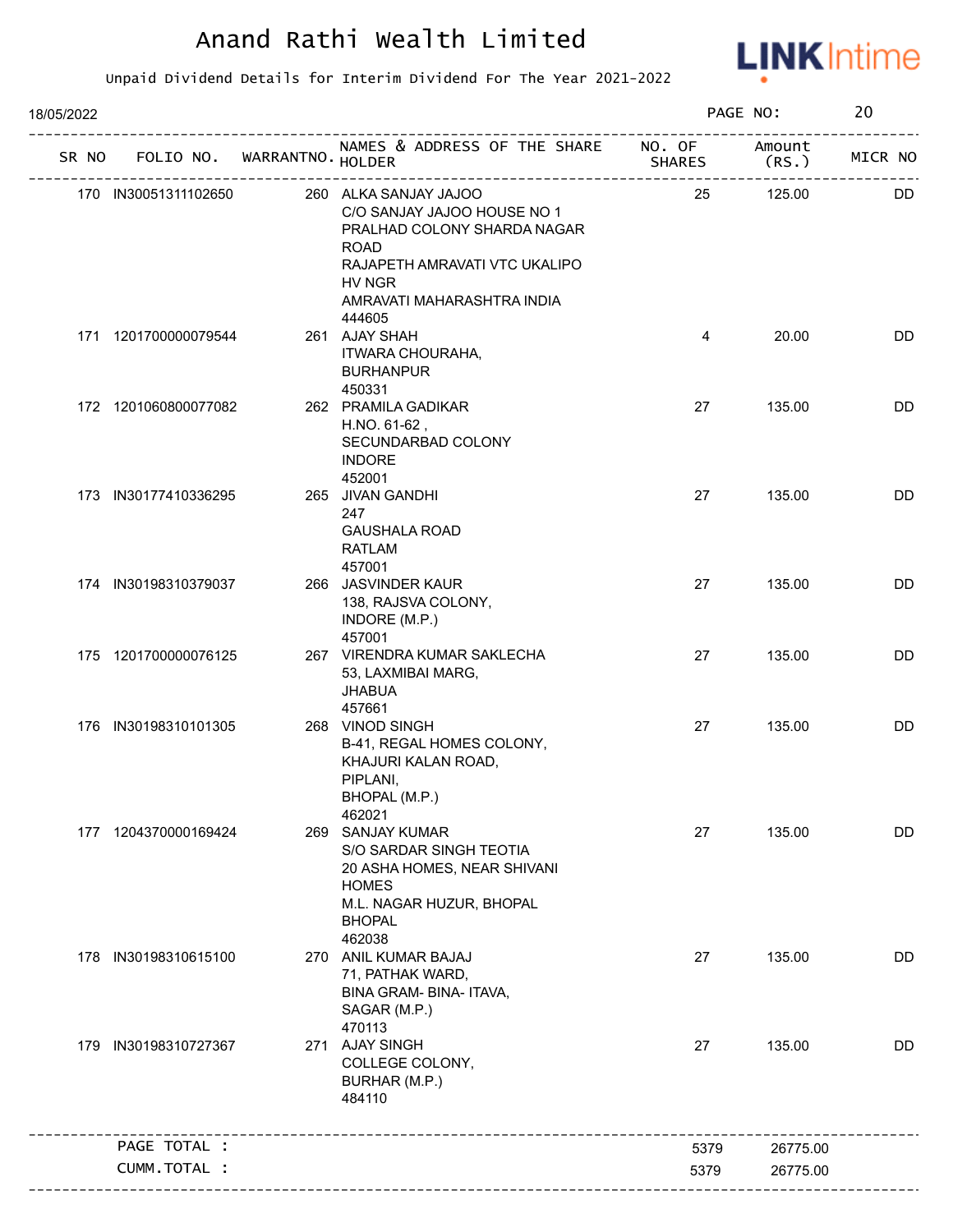

| 18/05/2022 |                      |                                   |                                                                                                                                                                  |               | PAGE NO:       | 21        |
|------------|----------------------|-----------------------------------|------------------------------------------------------------------------------------------------------------------------------------------------------------------|---------------|----------------|-----------|
|            |                      | SR NO FOLIO NO. WARRANTNO. HOLDER | NAMES & ADDRESS OF THE SHARE NO. OF                                                                                                                              | <b>SHARES</b> | Amount<br>(RS. | MICR NO   |
|            | 180 1201130000187651 |                                   | 272 RAJENDRA GUPTA<br>A - 28, SONGANGA COLONY,<br>SEEPAT ROAD,<br><b>BILASPUR</b><br>495006                                                                      | 50            | 250.00         | <b>DD</b> |
|            | 181 1201350000087069 |                                   | 273 RAJKANWAR GANDHI.<br>SURVEY NUMBER 25/A BUNGLOW<br>NUMBER 2 CHANDULAL BOWLI<br>NR DIAMOND POINT SIKH VILLAGE<br>SECUNDERABAD<br>500011                       | 10            | 50.00          | <b>DD</b> |
|            | 182 IN30051313018520 |                                   | 274 BALASAIDULU S<br>DIRSINCHERLA V NR<br>NERADUCHERLA M<br>NALGONDA DISTRICT<br><b>NALGONDA</b><br>ANDHRA PRADESH<br>508218                                     | 27            | 135.00         | <b>DD</b> |
|            | 183 IN30611490705147 |                                   | 277 RAMANAM SUBRAHMANYAM<br>DY.MANAGER (ACCT.)<br>STATE BANK OF INDIA,<br>ANAKAPALLE<br>VIZAG DIST.<br>531001                                                    | 27            | 135.00         | DD        |
|            | 184 IN30226910720052 |                                   | 278 KUDUPUDI SATYA LAKSHMI<br>$21/6$ ,<br><b>GUBBALA UARI STREET,</b><br>PENUGONDA,<br>AP<br>534320                                                              | 27            | 135.00         | DD        |
|            | 185 1203320010117466 |                                   | 279 JAIN BHOPAL CHAND DAMAYANTHI<br>FLAT NO 008 DOOR NO 11/7<br><b>IHFD APTMTS VASAVI TEMPLE ROAD</b><br>V V PURAM BANGALORE NORTH<br><b>BANGALORE</b><br>560002 | 27            | 135.00         | <b>DD</b> |
|            | 186 IN30113526808529 | 283                               | JITESH CHOPRA<br>55/2 RAJSHREE 2ND CROSS<br><b>LAXMI ROAD</b><br><b>SHANTHI NAGAR</b><br><b>BANGALORE</b><br>560027                                              | 27            | 135.00         | DD        |
|            | 187 1201060001752229 |                                   | 284 ASHIT KUMAR SARKAR<br>NO <sub>3E</sub><br>PALMTREE PLACE 23<br>PALMGROVE ROAD<br><b>BANGALORE</b><br>560047                                                  | 113           | 565.00         | DD        |

| TOTAL<br>PAGE | 5687 | 28315.00 |
|---------------|------|----------|
| CUMM.TOTAL    | 5687 | 28315.00 |
|               |      |          |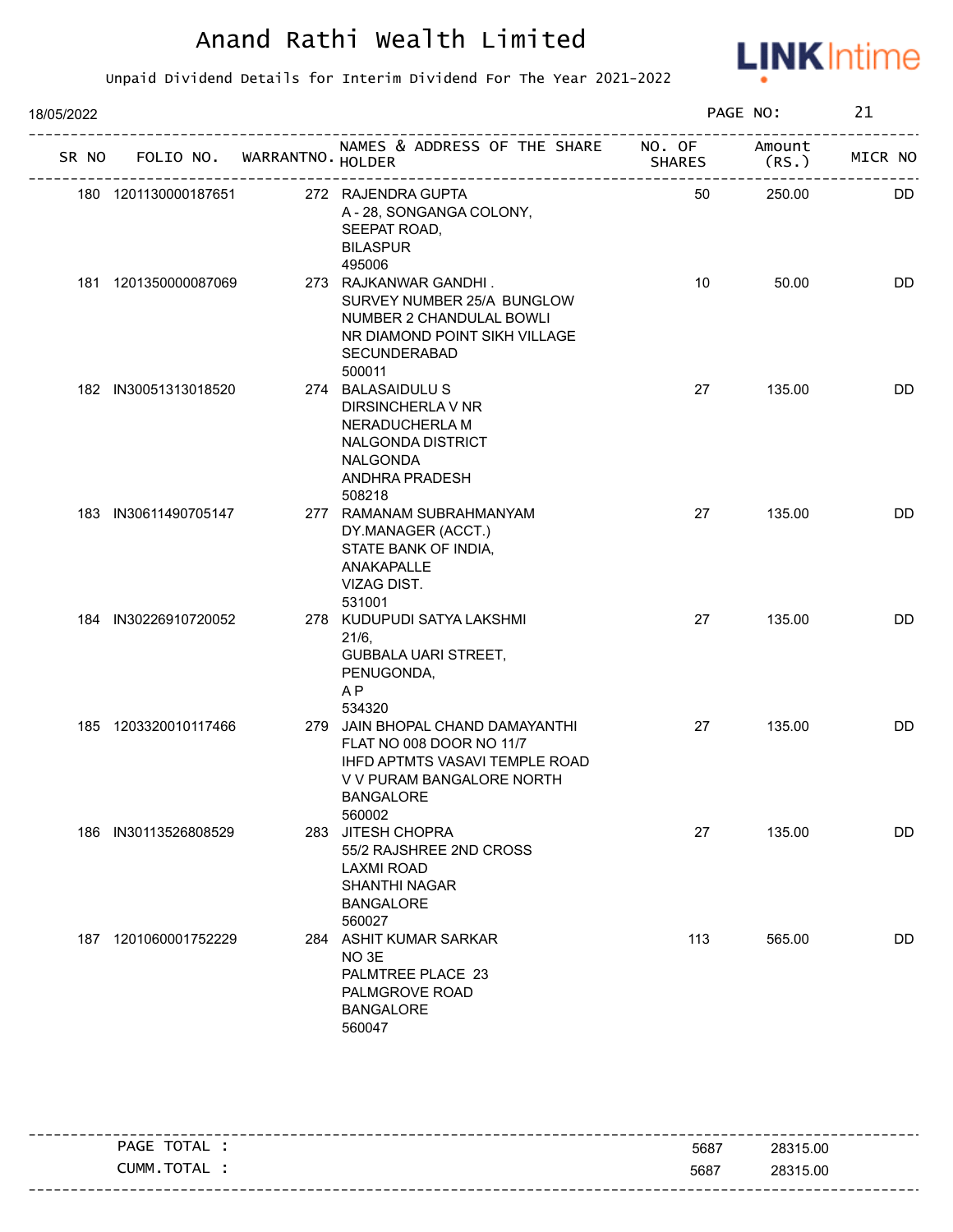

| 18/05/2022 |                      |                                   |                                                                                                                                                          |                | PAGE NO:        | 22        |
|------------|----------------------|-----------------------------------|----------------------------------------------------------------------------------------------------------------------------------------------------------|----------------|-----------------|-----------|
|            |                      | SR NO FOLIO NO. WARRANTNO. HOLDER | NAMES & ADDRESS OF THE SHARE NO. OF                                                                                                                      | <b>SHARES</b>  | Amount<br>(RS.) | MICR NO   |
|            | 188 1208870020906182 |                                   | 286 PREETI UDUPI<br>72C 18TH MAIN 2ND BLOCK<br><b>BANASHANKARI 1ST STAGE</b>                                                                             | 27             | 135.00          | <b>DD</b> |
|            | 189 1201090004568165 |                                   | <b>BENGALURU</b><br>560050<br>287 CHANDRAKANT.<br>B G 006 S V HEIGHTS<br>CHANNASANDRA MAIN ROAD<br>OPP MAITHILI LAYOUT WHITE FIELD<br><b>IMMEDIHALLI</b> | $\overline{2}$ | 10.00           | <b>DD</b> |
|            | 190 IN30177410483764 |                                   | <b>BENGALURU</b><br>560066<br>293 CHANDRASEKARAN<br><b>NO 32</b>                                                                                         | 5              | 25.00           | DD        |
|            |                      |                                   | V O C NAGAR<br>NORTH STREET<br><b>BODINAYAKANUR</b><br>625513                                                                                            |                |                 |           |
|            | 191 IN30012610363725 |                                   | 295 CHANDRA KUMAR JAIN<br><b>GANESH LALL JAY KUMAR</b><br>8-B AMRATOLLA STREET<br><b>CALCUTTA</b><br>700001                                              | 27             | 135.00          | DD        |
|            | 192 1202770000033801 |                                   | 296 VARSHAA VORA<br>C/O VIJOY TRADING CO<br>67B, NETAJI SUBHAS ROAD<br><b>KOLKATA</b>                                                                    | 27             | 135.00          | DD        |
|            | 193 1201060004538956 |                                   | 700001<br>298 SNOWTEMP VYAPAAR PRIVATE<br>NO 41A ACHARYYA JAGADISH<br><b>BOSE ROAD 6TH FLOOR</b><br><b>UNIT 614</b><br><b>KOLKATA</b><br>700017          | 74             | 333.00          | DD        |
|            | 194 1201060004559345 |                                   | 300 PRIYADARSHINI VANIJYA & LEFIN<br><b>PRIVATE</b><br>37 DIAMOND HARBOUR ROAD<br>CITY SHOPPE SHOP 43<br><b>KOLKATA</b><br><b>KOLKATA</b>                | 74             | 333.00          | DD        |
|            | 195 IN30051310805689 | 301                               | 700027<br><b>GOUTAM MUKHERJEE</b><br>FLAT L 1 PRIYADARSHINI 2 96 A<br>RAJA S C MULLICK ROAD<br>P O NAKTALA<br><b>KOLKATA</b><br>700047                   | 27             | 135.00          | <b>DD</b> |

| TOTAL<br>PAGE  |      | ----------------------------<br>29556.00 |
|----------------|------|------------------------------------------|
|                | 5950 |                                          |
| TOTAL<br>CUMM. | 5950 | 29556.00                                 |
|                |      |                                          |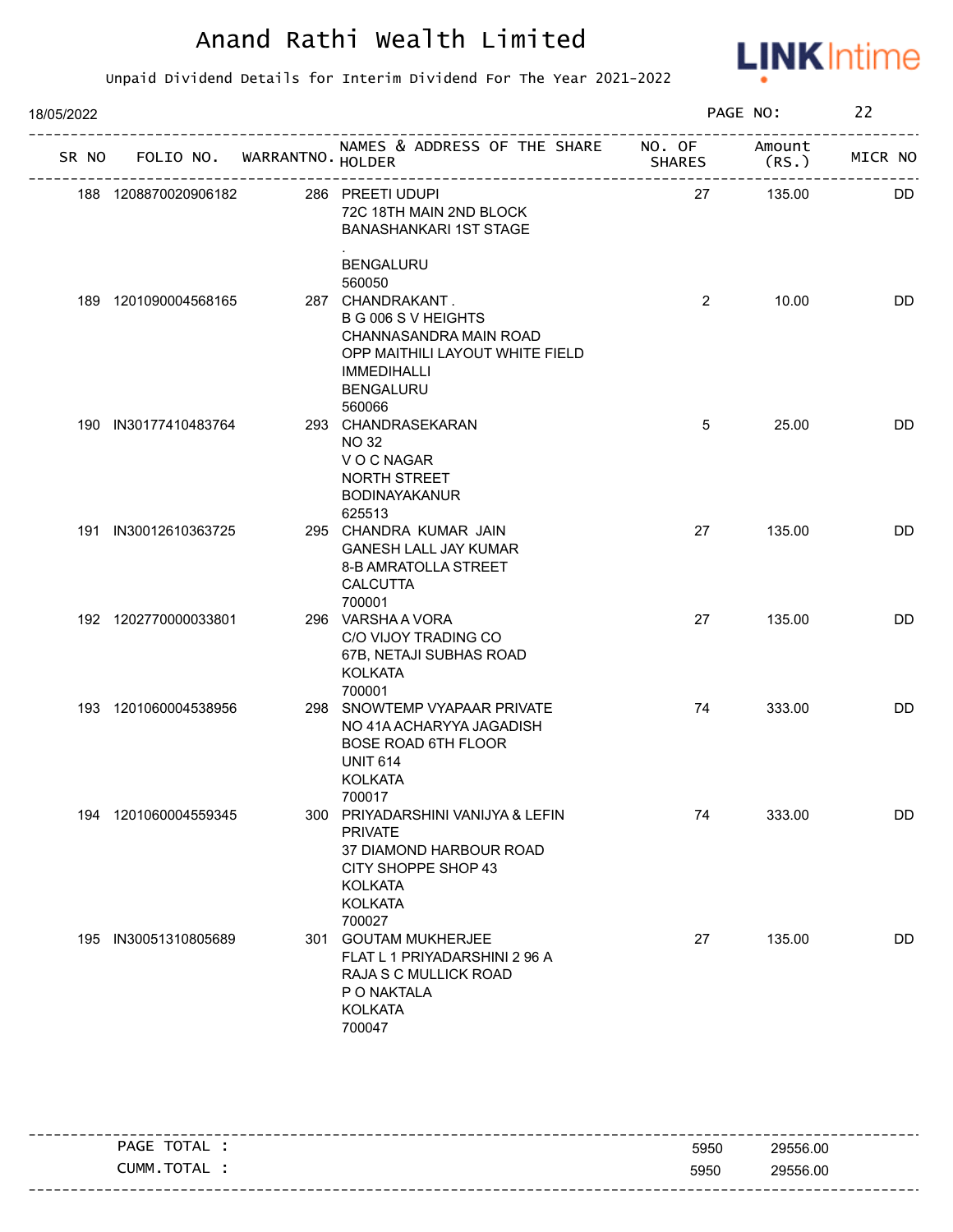

| 18/05/2022 |                                   |                                                                                                                                     |                | PAGE NO:        | 23      |
|------------|-----------------------------------|-------------------------------------------------------------------------------------------------------------------------------------|----------------|-----------------|---------|
|            | SR NO FOLIO NO. WARRANTNO. HOLDER | NAMES & ADDRESS OF THE SHARE NO. OF<br>-- <del>-</del><br>--------------------------------                                          | <b>SHARES</b>  | Amount<br>(RS.) | MICR NO |
|            | 196 1201910300058544              | 302 RAJ KUMAR DAMANI<br>MOHINI APPARTMENT<br>DESHBANDHU NAGAR<br>BAGUIATI, RAJARHAT, GOPALPUR<br>NORTH 24 PARGANAS                  | 5              | 25.00           | DD      |
|            | 197 IN30032710371818              | 700059<br>304 PRABHA DHANUKA<br><b>BALAJI UDYOG</b><br>24, KUCHIL SARKAR LANE<br><b>KADAMTALLA</b><br><b>HOWRAH</b><br>711101       | 27             | 135.00          | DD      |
|            | 198 1204720011473911              | 305 SHAMPA DAS<br>SUKANTA NAGAR, NEAR HIHGDRAIN<br>PO:-ASANSOL.DT:-BURDWAN<br>ASANSOL                                               | 27             | 135.00          | DD      |
|            | 199 1205200000004229              | 713304<br>306 VIDHYA DEVI<br>C/O:-G.M AGARWAL, SHYAMPUR<br>PO:-ANARA, PURULIA<br><b>PURULIA</b><br>723126                           | 27             | 135.00          | DD      |
|            | 200 IN30070810815279              | 307 DEBASHRITA BISWAL<br>PLOT NO 1924 LANE 6<br>BHAKTAMADHU<br>NAGAR KHANDAGIRI KHORDDA<br><b>KHORDA</b>                            | 27             | 135.00          | DD      |
|            | 201 1201060000594625              | 751030<br>309 VENKTA RAMANA MADUGULA<br>C\O M.GODAVARI<br><b>CHINA BAZAR</b><br><b>BERHAMPUR</b><br>760002                          | $\overline{2}$ | 10.00           | DD      |
|            | 202 1204720009802960              | 310 RAMA RAMANA PADHY<br>AT SHREE NAGAR<br><b>INFRONT OF BOOKS INST</b><br><b>GOILUNDI JN</b><br><b>GANJAM</b><br>760004            | 27             | 135.00          | DD      |
|            | 203 1201060001192292              | 311 JAJANA RAM BORA<br><b>VILL-KRISHNA NAGAR PATH</b><br>L.K ROAD PO-HAIBORGAON<br>P.S.SADAR DIST-NAGAON<br><b>NAGAON</b><br>782002 | 35             | 175.00          | DD      |
|            | 204 IN30165310263362              | 312 MD. SABIR ALAM<br>C/O LATE PASHUPATI NARAYAN<br>P N SINHA COMPOUND<br><b>B PATAR</b><br><b>PATNA</b><br>800006                  | 27             | 135.00          | DD      |
|            | PAGE TOTAL :                      |                                                                                                                                     | 6154           | 30576.00        |         |
|            | CUMM.TOTAL :                      |                                                                                                                                     | 6154           | 30576.00        |         |